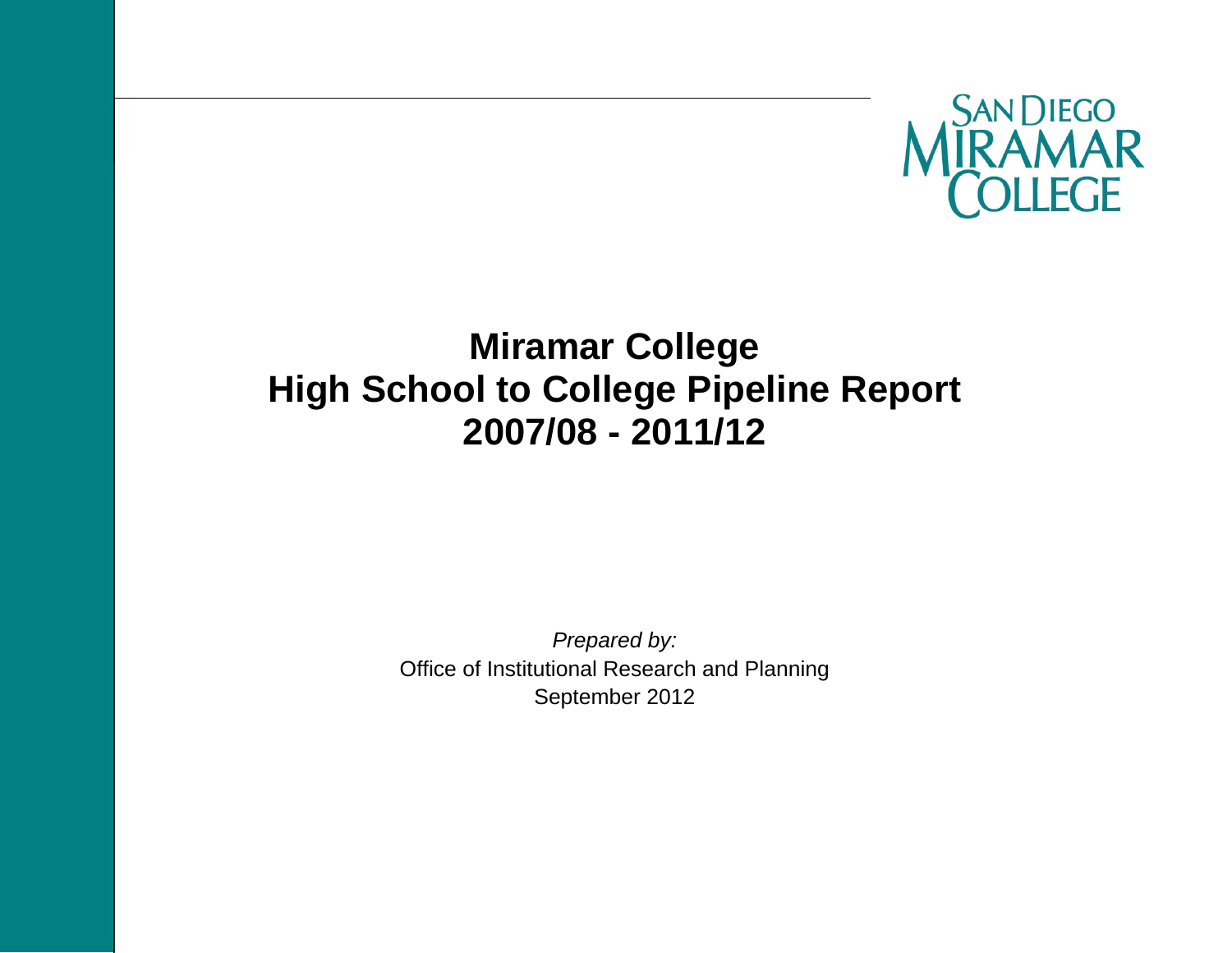## **Table of Contents**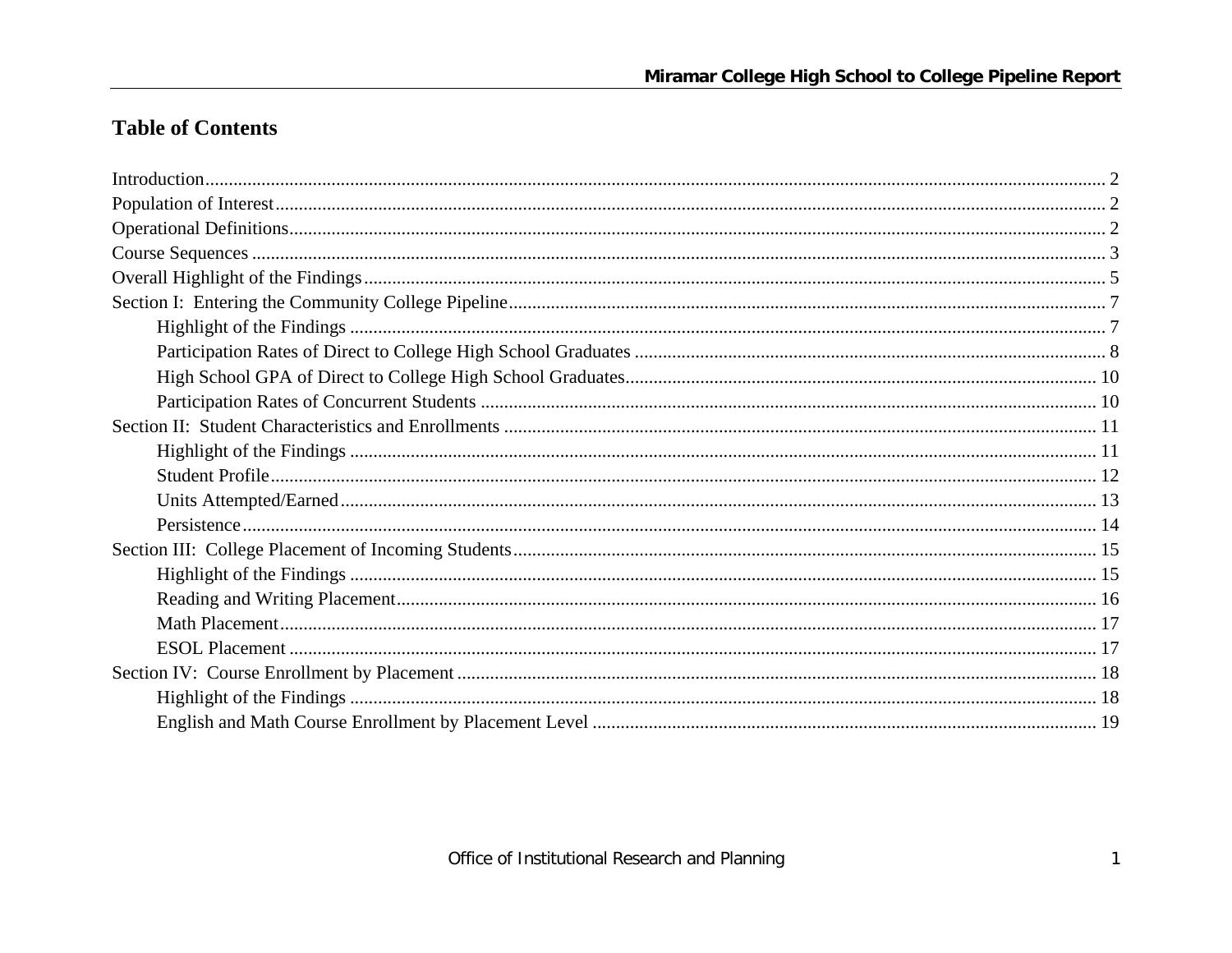## **Introduction**

The annual High School to College Pipeline Report provides a comprehensive descriptive analysis of incoming first-time to college high school graduates. The report is part of a larger initiative to provide the colleges and the District with information for integrating plans and strategies that support student success and enrollment management. The report is intended to inform college and district decision-making, instructional programs and support services planning, and outreach and marketing.

The High School to College Pipeline Report series comprises four reports: 1) All Colleges, 2) City College/ECC, 3) Mesa College, and 4) Miramar College. Each report contains four sections that focus on enrollment patterns and placement as students enter college for the first time. The first section focuses on students' entry into Miramar College via high school-to-college graduate participation and concurrent student participation rates. First-time to college high school graduates are the focus of the remaining sections, including: student characteristics and college enrollment patterns in Section II; reading, writing, math, and ESOL placements in Section III; and finally, English and math enrollments by placement level in Section IV. In most instances, benchmark information is provided as a point of comparison, such as three or five-year averages and/or percentage change.

## **Population of Interest**

**First-time to college high school graduates** are students who reported completion from a high school within four years of subsequently enrolling at Miramar College for the first time. First-time to college students are those students who indicated on their application for admission that they had not previously attended Miramar College or another college or university. For the purposes of this study, high school graduates are those students that received a certification of California high school proficiency, a G.E.D./high school certificate, or a high school diploma, including a foreign high school diploma. Unless otherwise noted, students who are concurrently attending high school, a four-year institution, or adult school are excluded from this population.

## **Operational Definitions**

**Annual Persistence Rate:** Continuous fall-spring-fall enrollment: The percentage of official census enrolled students in a fall term who received a grade notation of A, B, C, D, F, P, NP, I or RD and who enrolled in at least one course in the subsequent spring and fall terms and received a grade notation of A, B, C, D, F, P, NP, I or RD in each term. (SDSU and UCSD-only students and sections are excluded. Intersession, tutoring, in-service, and cancelled classes are excluded.)

**Enrollment:** The number of seats or duplicated headcount. Includes students who are enrolled as of the course designated census day. (Drops, Never Attends, cancelled, and tutoring classes are excluded.)

**Headcount:** The unduplicated count of students. Includes students who are enrolled as of the course designated census day (excludes Drops, Never Attends, and cancelled classes).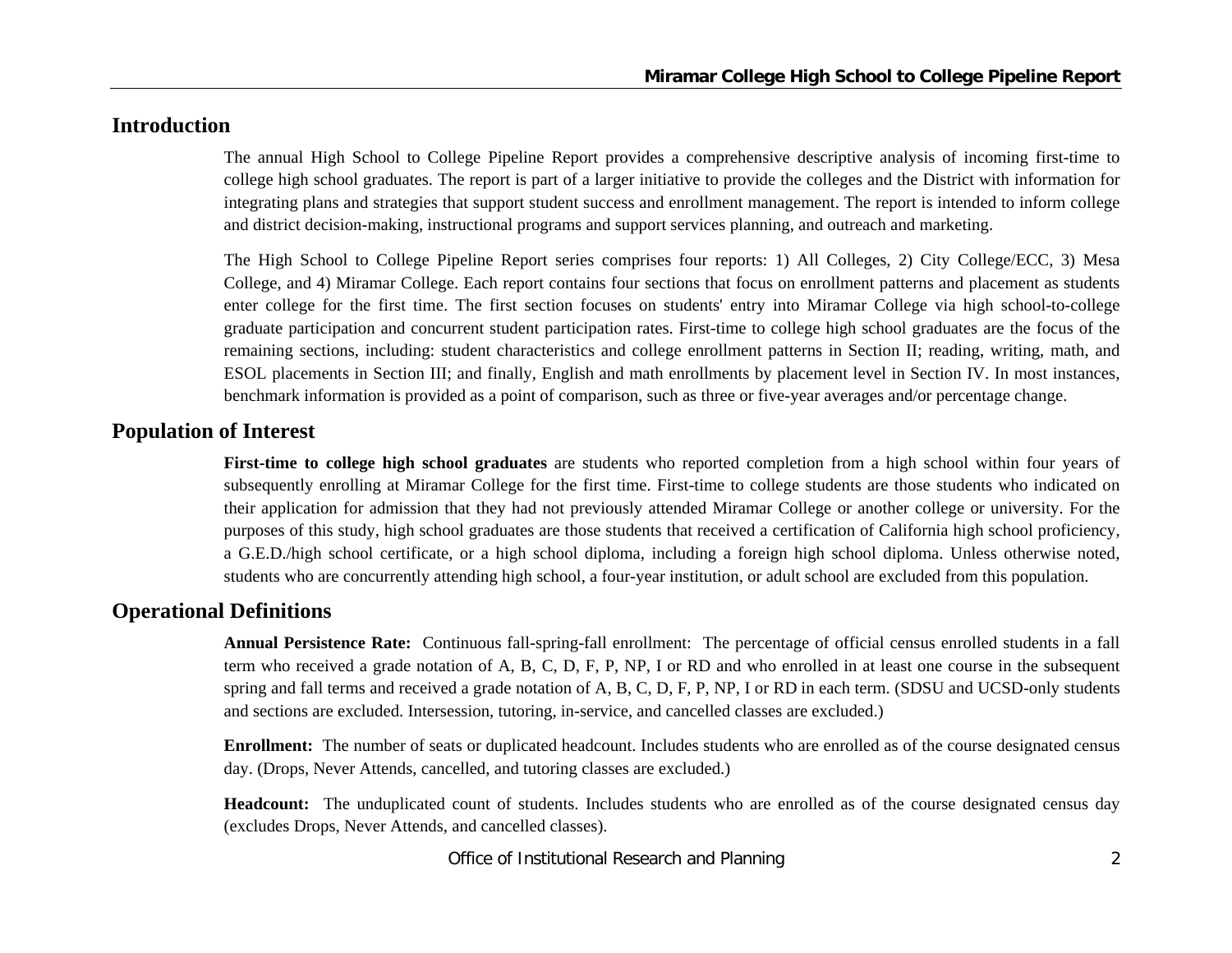## **Course Sequences**

Figure 1. Current English and ESOL course sequence

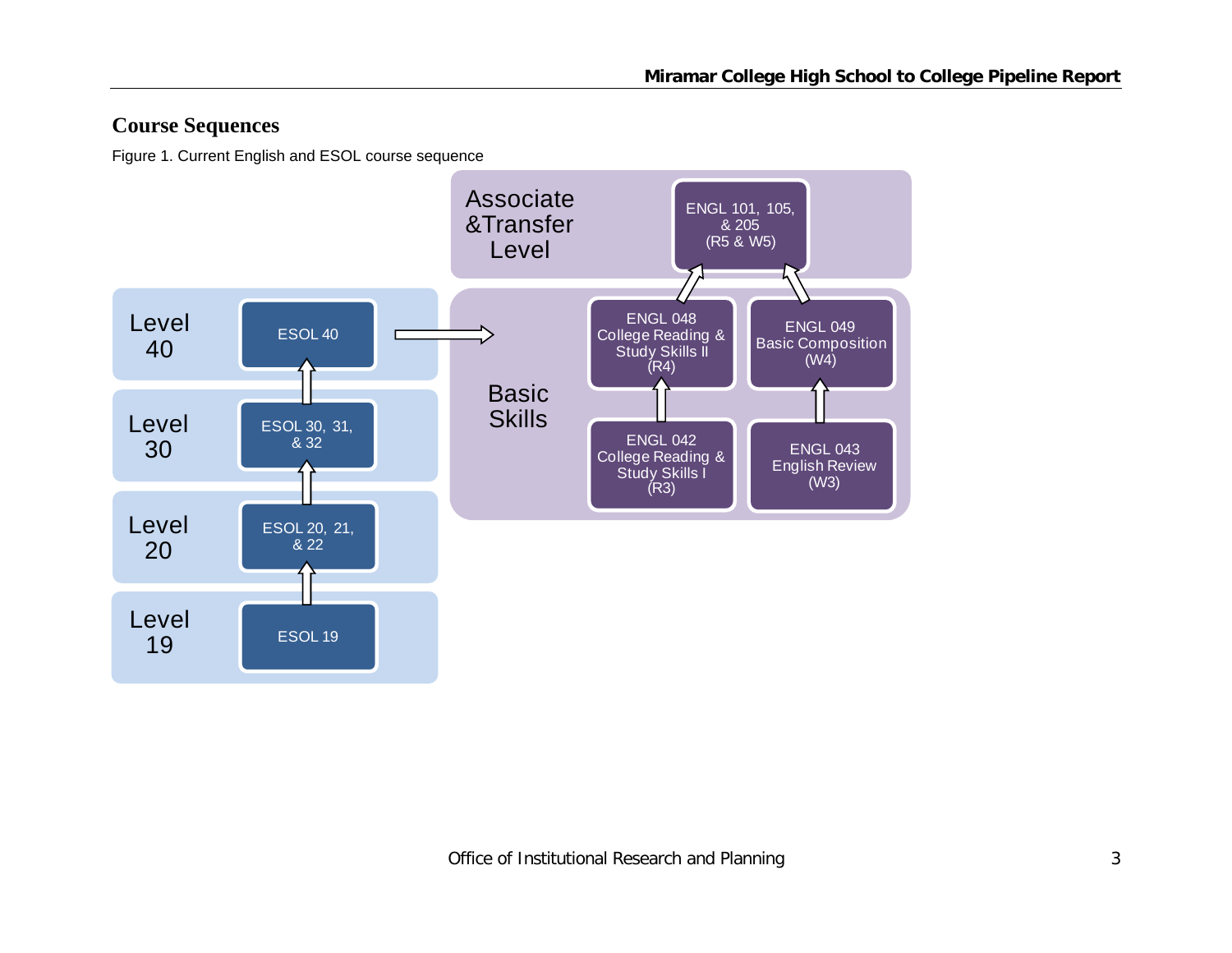

Figure 2. Current math course sequence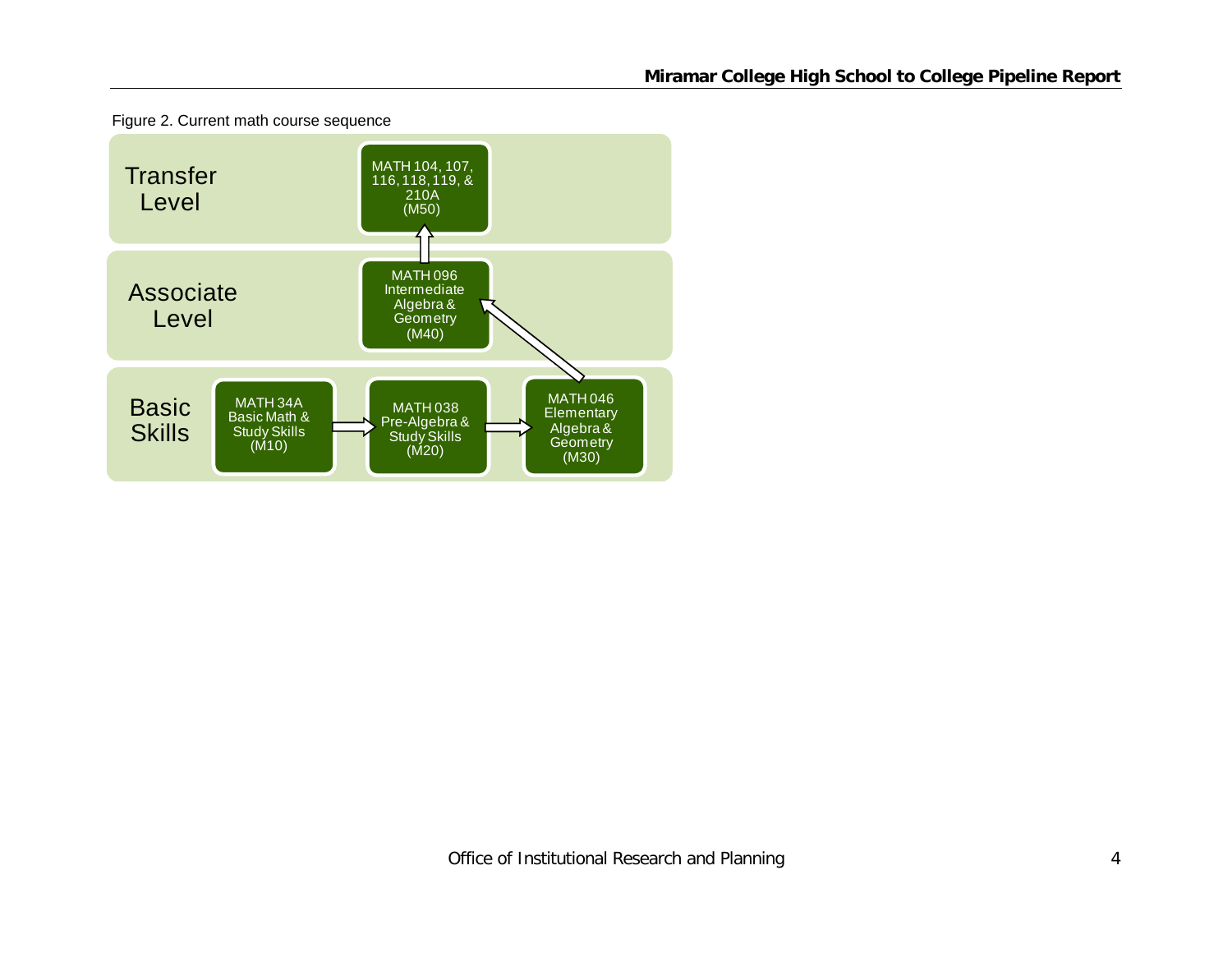## **Overall Highlight of the Findings**

- 1. In 2011/12, approximately 9% of the 2010/11 feeder high school graduates (546 out of 5,924 students) and 4% of the 2010/11 non-feeder high school graduates (525 out of 12,204 students) directly entered Miramar College within the year following high school completion. This does not include 258 direct entrants for whom high school graduate data were unavailable or whose high schools enrolled fewer than 20 SDCCD direct entrants in each of the five years. The 2011/12 feeder and nonfeeder school student entry rates equal the five-year averages of 9% and 4%, respectively.
- 2. Among the 2010/11 concurrent high school seniors enrolled at Miramar College, 19% continued their enrollment as collegeonly students the following year (30 out of 158 students). Concurrent seniors who had attended district feeder high schools in 2010/11 participated the following year at a higher rate (21%; 21 out of 99 students) than students who had concurrently attended non-feeder high schools (15%; 9 out of 59 students). Over five years, participation rates among students who had concurrently attended feeder schools steadily decreased from 36% to 21%, while the participation rates of students who had attended non-feeder schools varied throughout the five years studied (range of 12%-20%).
- 3. Twenty-two percent of the 2011/12 first-time to college high school graduates reported that they were the first generation of college-going students in their family (258 out of 1,164 students). This is comparable to the five-year average of 21%.
- 4. In 2011/12, over three-fourths (76%) of the first-time to college high school graduates who enrolled in 0.1-2.9 units completed the total number of units (41 out of 54 students), while just over half (55%) of the students who enrolled in 9.0-11.9 units completed the total number of units (100 out of 182 students).
- 5. Approximately two-thirds (69%) of the Fall 2010 first-time to college high school graduates at Miramar College persisted to the next spring term (501 out of 730 students) and about half (51%) annually persisted to a second fall term (375 out of 730 students), which is comparable to the five-year average term-to-term (67%) and annual (49%) persistence of first-time to college graduates.
- 6. In 2011/12, a majority of the first-time to college high school graduates tested in reading (72%; 829 out of 1,153 students), writing (72%; 828 out of 1,153 students), and math (72%; 834 out of 1,153 students). This is higher than the three-year reading, writing and math test-taking rate of first-time to college graduates (65% each). Overall, the percentages of students testing in reading, writing, and math declined between 2009/10 and 2010/11 and then peaked in 2011/12, likely a result of temporary changes that took place at Miramar that affected access and demand.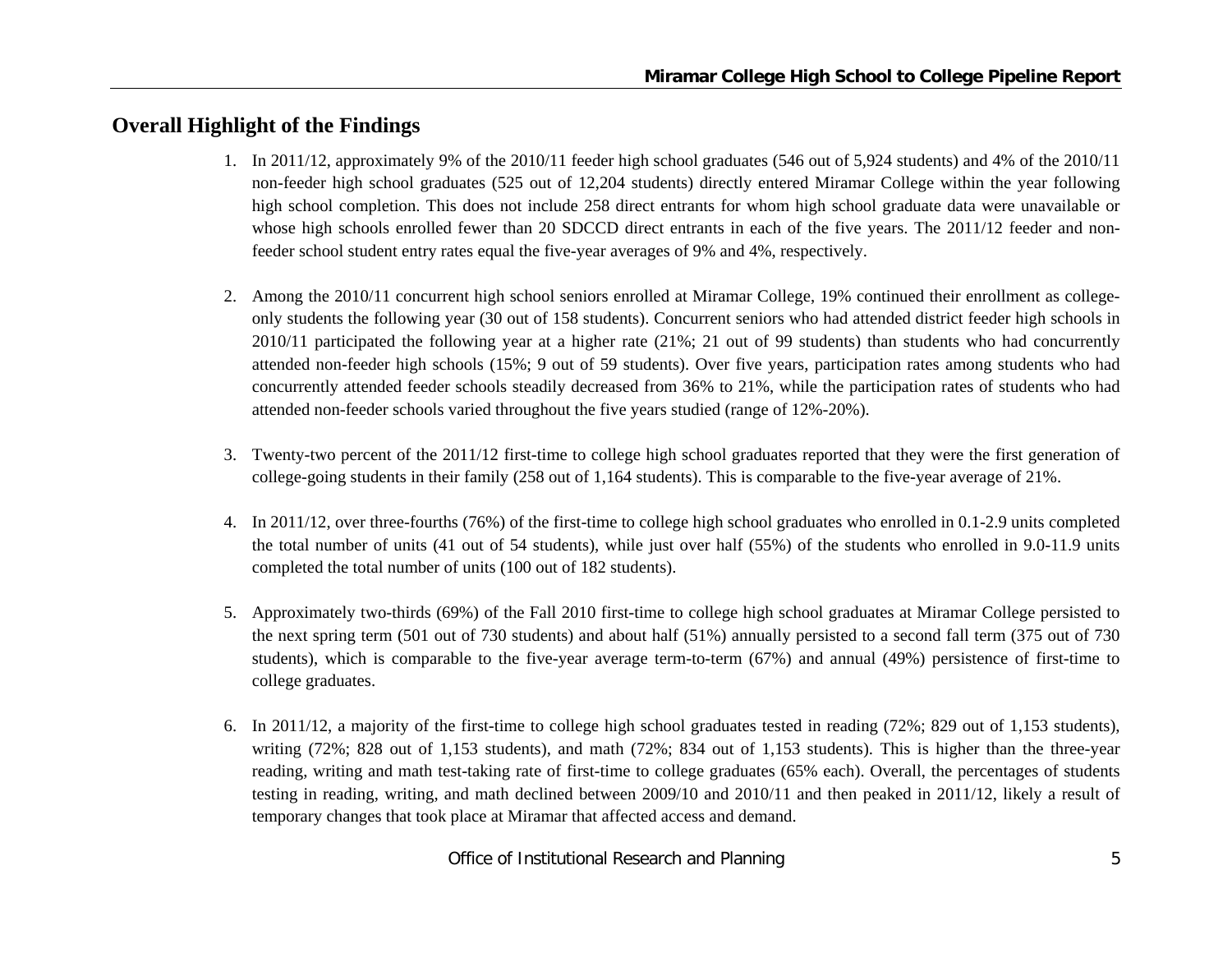- 7. In 2011/12, 38% of the first-time to college high school graduates who tested in **reading** placed at basic skills (315 out of 829 students). The majority (62%) of first-time to college high school graduates who tested in **writing** placed at basic skills (514 out of 828 students). About half (52%) of the first-time to college high school graduates who tested in **math** in 2011/12 placed at basic skills (433 out of 834 students).
- 8. Over half (53%) of the Fall 2011 first-time to college high school graduates who placed in transfer/Associate level English enrolled in an English course at or below their placement level by the end of their first year at Miramar College (200 out of 378 students).
- 9. By the end of their first year at Miramar College, 71% of the Fall 2011 first-time to college high school graduates who placed in transfer level math enrolled in a math course at or below their placement level (163 out of 228 students) and nearly twothirds (65%) of those who placed in Associate level math enrolled in a math course at or below their placement level (84 out of 129 students).
- 10. Among Fall 2011 first-time to college high school graduates who placed in basic skills level reading or writing, nearly threefourths (72%) enrolled in an English course at their placement level by the end of their first year at Miramar College (167 out of 233 students). Sixty-one percent of the Fall 2011 first-time to college high school graduates who placed in basic skills level math enrolled in a math course at their placement level by the end of their first year (191 out of 311 students).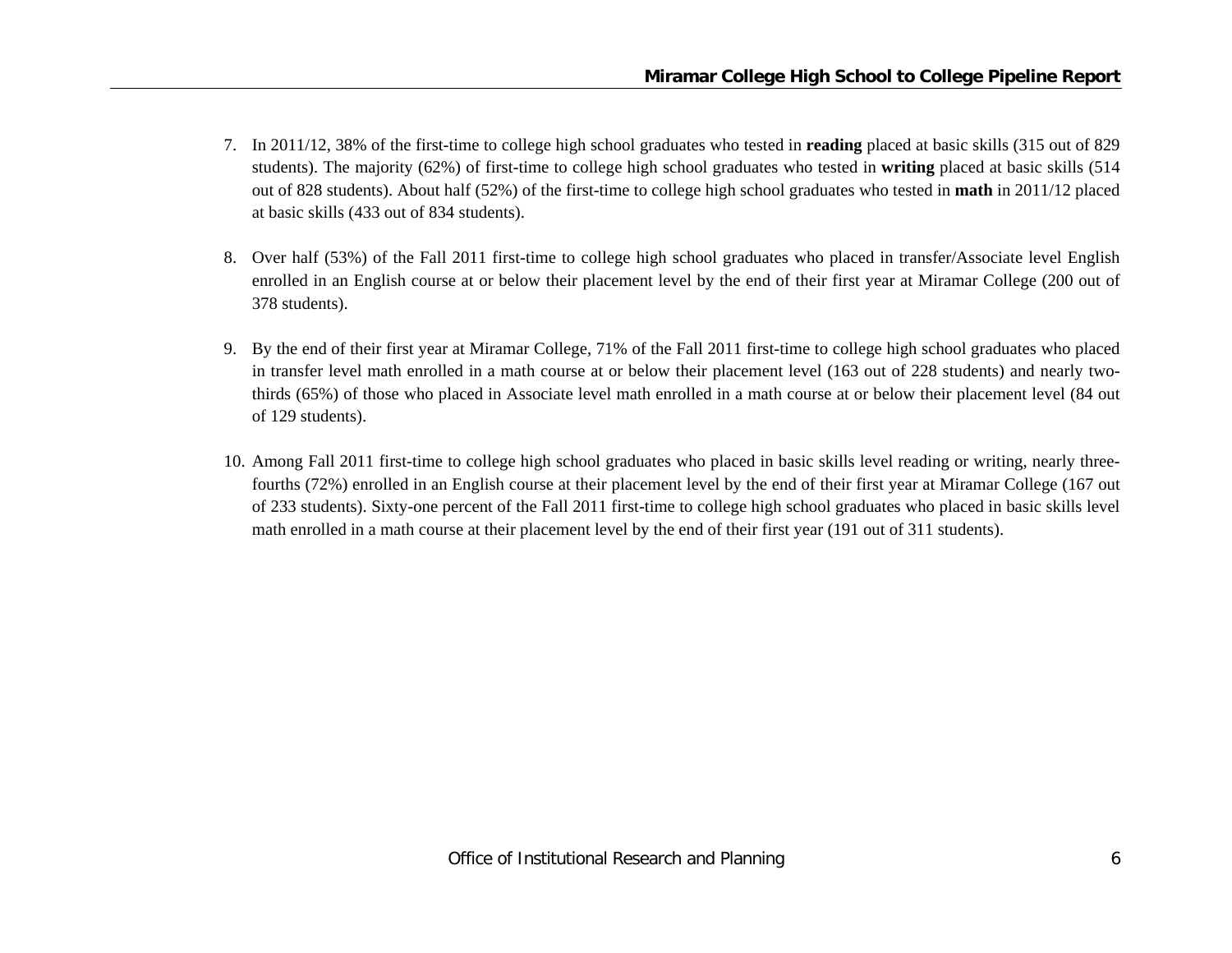## **Section I: Entering the Community College Pipeline**

This section describes different aspects of high school student entry to Miramar College. Student trends are measured across five years, from 2007/08 to 2011/12. Students who are concurrently attending SDSU or UCSD are excluded.

High school-to-college participation rates and high school GPA of direct incoming high school graduates are reported in Tables 1 and 2. Direct incoming graduates are students who enrolled at Miramar College in the year following their reported high school completion. When possible, high school-to-college participation rates are disaggregated by feeder and non-feeder high schools. District feeders are those high schools located within the district's service area zip codes. Non-district feeders are remaining high schools located outside the district's service area zip codes.

High school seniors who are concurrently enrolled at Miramar College are tracked to determine the rate of continued participation as college-only students (see Table 3). **Students who re-enroll as concurrent students in the subsequent year are excluded from re-enrollment figures.** Results provide aggregate totals/averages for students attending feeder and non-feeder high schools as a point of comparison.

#### **Highlight of the Findings**

- In 2011/12, approximately 9% of the 2010/11 feeder high school graduates and 4% of the 2010/11 non-feeder high school graduates directly entered Miramar College within the year following high school completion, which are equal to the five-year averages of 9% and 4%, respectively (see Table 1). This does not include direct entrants for whom high school graduate data were unavailable or whose high schools enrolled fewer than 20 SDCCD direct entrants in each of the five years. Mira Mesa, Scripps Ranch, and Serra high schools had the highest feeder graduate participation rates on average over five years (46%, 23%, and 9%, respectively). During the same timeframe, several non-feeder schools had graduate participation rates above the feeder school average of 9% (Mt. Carmel, 23%; Westview, 17%; Abraxas, 14%; Poway, 12%; Rancho Bernardo, 11%).
- 0 Over half (55%) of the direct-to-college high school graduates in 2011/12 who included their GPA on their college application reported that they had earned a 2.0-3.0 high school GPA (equal to the five-year average of 55%) and 43% reported that they had earned higher than a 3.0 GPA (equal to the five-year average of 43%; see Table 2).
- 0 Among the 2010/11 concurrent high school seniors enrolled at Miramar College (N=158), 19% continued their enrollment as college-only students the following year (see Table 3). Concurrent seniors who had attended district feeder high schools in 2010/11 participated the following year at a higher rate than students who had concurrently attended non-feeder high schools (21% and 15%, respectively). Over five years, participation rates among students who had concurrently attended feeder schools steadily decreased from 36% to 21%, while the participation rates of students who had attended non-feeder schools varied throughout the five years studied (range of 12%-20%).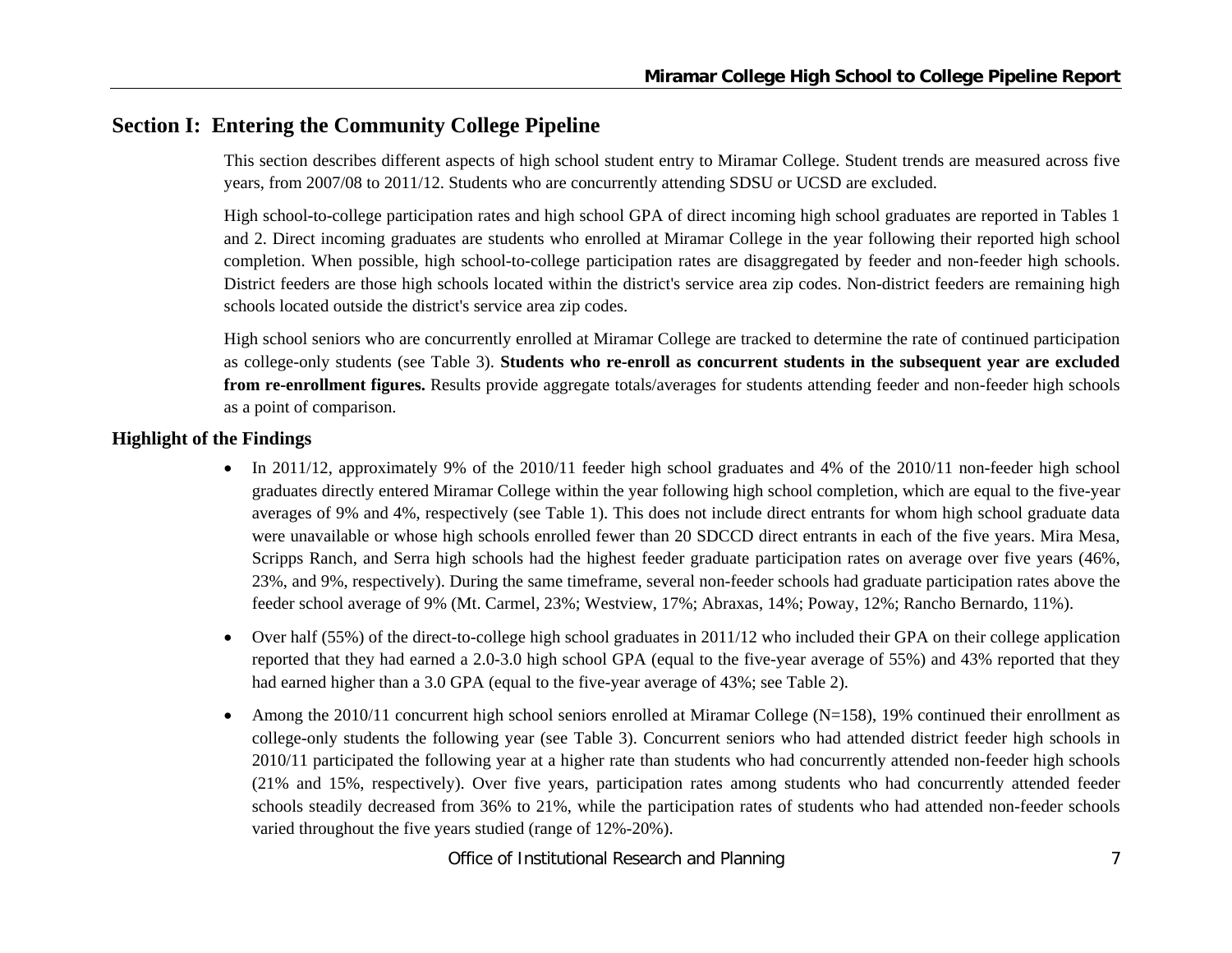## **Participation Rates of Direct to College High School Graduates**

|                     |                          |          |                |          |       |                         |          |       |                |          |              |                |     |       |                         |       | 06/07- |                 |       |
|---------------------|--------------------------|----------|----------------|----------|-------|-------------------------|----------|-------|----------------|----------|--------------|----------------|-----|-------|-------------------------|-------|--------|-----------------|-------|
|                     |                          | 06/07    |                | 07/08    | 07/08 |                         | 08/09    | 08/09 |                | 09/10    | 09/10        | 10/11          |     | 10/11 |                         | 11/12 | 10/11  | 07/08-11/12     |       |
|                     |                          | Grads    |                | Entrants | Grads |                         | Entrants | Grads |                | Entrants | Grads        | Entrants       |     | Grads | Entrants                |       | Grads  | <b>Entrants</b> |       |
|                     |                          | N        | N.             | $\%$     | N     | N                       | %        | N     | N              | %        | $\mathsf{N}$ | N              | %   | N     | N.                      | $\%$  |        | % Change        | Avg % |
|                     | Clairemont**             | 249      | 16             | 6%       | 232   | 14                      | 6%       | 243   | 10             | 4%       | 250          | 12             | 5%  | 278   | 12                      | 4%    | 12%    | $-25%$          | 5%    |
|                     | Crawford*                | 217      | 3              | 1%       | 208   | $\overline{4}$          | 2%       | 220   | 16             | 3%       | 236          | 6              | 3%  | 193   | $\overline{4}$          | 2%    | $-11%$ | 33%             | 2%    |
|                     | Hoover*                  | 285      | $\overline{2}$ | 1%       | 273   | 8                       | 3%       | 343   | 17             | 2%       | 322          | 10             | 3%  | 311   | 12                      | 4%    | 9%     | 500%            | 3%    |
|                     | Kearny**                 | 264      | 15             | 6%       | 302   | 12                      | 4%       | 292   | 8              | 3%       | 331          | 13             | 4%  | 318   | $\boldsymbol{8}$        | 3%    | 20%    | $-47%$          | 4%    |
|                     | La Jolla**               | 358      | 5              | 1%       | 358   | 10                      | 3%       | 384   | $\overline{7}$ | 2%       | 338          | 9              | 3%  | 358   | 12                      | 3%    | 0%     | 140%            | 2%    |
|                     | Lincoln*                 | $\Omega$ | $\overline{0}$ | н.       | 200   | $\overline{4}$          | 2%       | 251   | 14             | 6%       | 354          | $\overline{3}$ | 1%  | 389   | $6\phantom{.}6$         | 2%    | ш.     | ---             | 2%    |
| Feeder High Schools | Madison**                | 239      | 12             | 5%       | 229   | $\overline{7}$          | 3%       | 199   | 10             | 5%       | 224          | $\overline{7}$ | 3%  | 247   | $\overline{7}$          | 3%    | 3%     | $-42%$          | 4%    |
|                     | Mark Twain**             | 44       | 6              | 14%      | 61    | $\overline{4}$          | 7%       | 207   | 9              | 4%       | 208          | 10             | 5%  | 186   | 5                       | 3%    | 323%   | $-17%$          | 5%    |
|                     | Mira Mesa***             | 519      | 219            | 42%      | 505   | 231                     | 46%      | 504   | 242            | 48%      | 598          | 310            | 52% | 591   | 252                     | 43%   | 14%    | 15%             | 46%   |
|                     | Mission Bay**            | 261      | $\,6$          | 2%       | 287   | 5                       | 2%       | 310   | $\overline{7}$ | 2%       | 267          | $\bf{8}$       | 3%  | 276   | 10                      | 4%    | 6%     | 67%             | 3%    |
|                     | Morse*                   | 453      | 17             | 2%       | 446   | 4                       | 1%       | 447   | 12             | 0%       | 442          | $\overline{4}$ | 1%  | 380   | $\overline{c}$          | 1%    | $-16%$ | $-71%$          | 1%    |
|                     | Point Loma**             | 309      | 5              | 2%       | 400   | $6\overline{6}$         | 2%       | 369   | 21             | 6%       | 402          | 16             | 4%  | 424   | $\overline{7}$          | 2%    | 37%    | 40%             | 3%    |
|                     | San Diego High*          | 411      | 3              | 1%       | 386   | 9                       | 2%       | 393   | 5              | 1%       | 452          | 5              | 1%  | 484   | 15                      | 3%    | 18%    | 400%            | 2%    |
|                     | San Diego SCPA*          | 174      | $\mathbf{0}$   | 0%       | 161   | $\overline{\mathbf{4}}$ | 2%       | 179   | 2              | 1%       | 169          | $\overline{5}$ | 3%  | 179   | 11                      | 6%    | 3%     | ---             | 3%    |
|                     | Scripps Ranch***         | 483      | 106            | 22%      | 479   | 117                     | 24%      | 476   | 102            | 21%      | 494          | 119            | 24% | 530   | 111                     | 21%   | 10%    | 5%              | 23%   |
|                     | Serra***                 | 360      | 26             | 7%       | 395   | 31                      | 8%       | 417   | 43             | 10%      | 397          | 33             | 8%  | 365   | 38                      | 10%   | 1%     | 46%             | 9%    |
|                     | University City***       | 387      | 14             | 4%       | 418   | 16                      | 4%       | 378   | 13             | 3%       | 401          | 27             | 7%  | 415   | 34                      | 8%    | 7%     | 143%            | 5%    |
|                     | <b>Feeder Total</b>      | 5,013    | 445            | 9%       | 5,340 | 486                     | 9%       | 5,612 | 508            | 9%       | 5,885        | 597            | 10% | 5,924 | 546                     | 9%    | 18%    | 23%             | 9%    |
|                     | Abraxas                  | 139      | 18             | 13%      | 151   | 22                      | 15%      | 109   | 11             | 10%      | 147          | 22             | 15% | 122   | 18                      | 15%   | $-12%$ | $0\%$           | 14%   |
| <b>Schools</b>      | <b>Bonita Vista</b>      | 544      | $\overline{2}$ | 0%       | 531   | $\overline{4}$          | 1%       | 549   | 11             | 0%       | 536          | $\overline{7}$ | 1%  | 497   | $\overline{\mathbf{c}}$ | 0%    | $-9%$  | 0%              | 1%    |
|                     | <b>Castle Park</b>       | 377      | $\overline{c}$ | 1%       | 395   |                         | 0%       | 366   | I0             | 0%       | 352          | 5              | 1%  | 294   | $\overline{3}$          | 1%    | $-22%$ | 50%             | 1%    |
|                     | <b>Charter School SD</b> | 297      |                | 0%       | 339   | 40                      | 12%      | 341   | 39             | 11%      | 436          | 30             | 7%  | 450   | 37                      | 8%    | 52%    | 3,600%          | 8%    |
|                     | Chula Vista              | 519      |                | 0%       | 542   | 6                       | 1%       | 574   | 5              | 1%       | 567          | 9              | 2%  | 510   | $\overline{c}$          | 0%    | $-2%$  | 100%            | 1%    |
|                     | Coronado                 | 247      | 5              | 2%       | 226   | $\overline{5}$          | 2%       | 254   | 6              | 2%       | 261          | $\overline{5}$ | 2%  | 277   | $\overline{9}$          | 3%    | 12%    | 80%             | 2%    |
| Non-Feeder High     | Eastlake                 | 551      | $\overline{0}$ | 0%       | 628   | $\mathbf{1}$            | 0%       | 602   | l1.            | 0%       | 555          | $\mathbf{1}$   | 0%  | 502   | $\mathbf{1}$            | 0%    | $-9%$  | ---             | 0%    |
|                     | <b>Granite Hills</b>     | 546      |                | 1%       | 571   | $\overline{4}$          | 1%       | 559   | $\overline{7}$ | 1%       | 532          | 10             | 2%  | 552   | 11                      | 2%    | 1%     | 57%             | 1%    |
|                     | Grossmont                | 467      |                | 1%       | 465   | 5                       | 1%       | 451   | $\overline{4}$ | 1%       | 518          | 6              | 1%  | 470   | 2                       | 0%    | 1%     | $-71%$          | 1%    |
|                     | <b>Helix</b>             | 460      | 4              | 1%       | 440   |                         | 0%       | 458   | 9              | 2%       | 436          | $\overline{7}$ | 2%  | 466   | $\overline{c}$          | 0%    | 1%     | $-50%$          | 1%    |

Table 1. Headcount and participation rates of high school graduates who directly enroll at Miramar College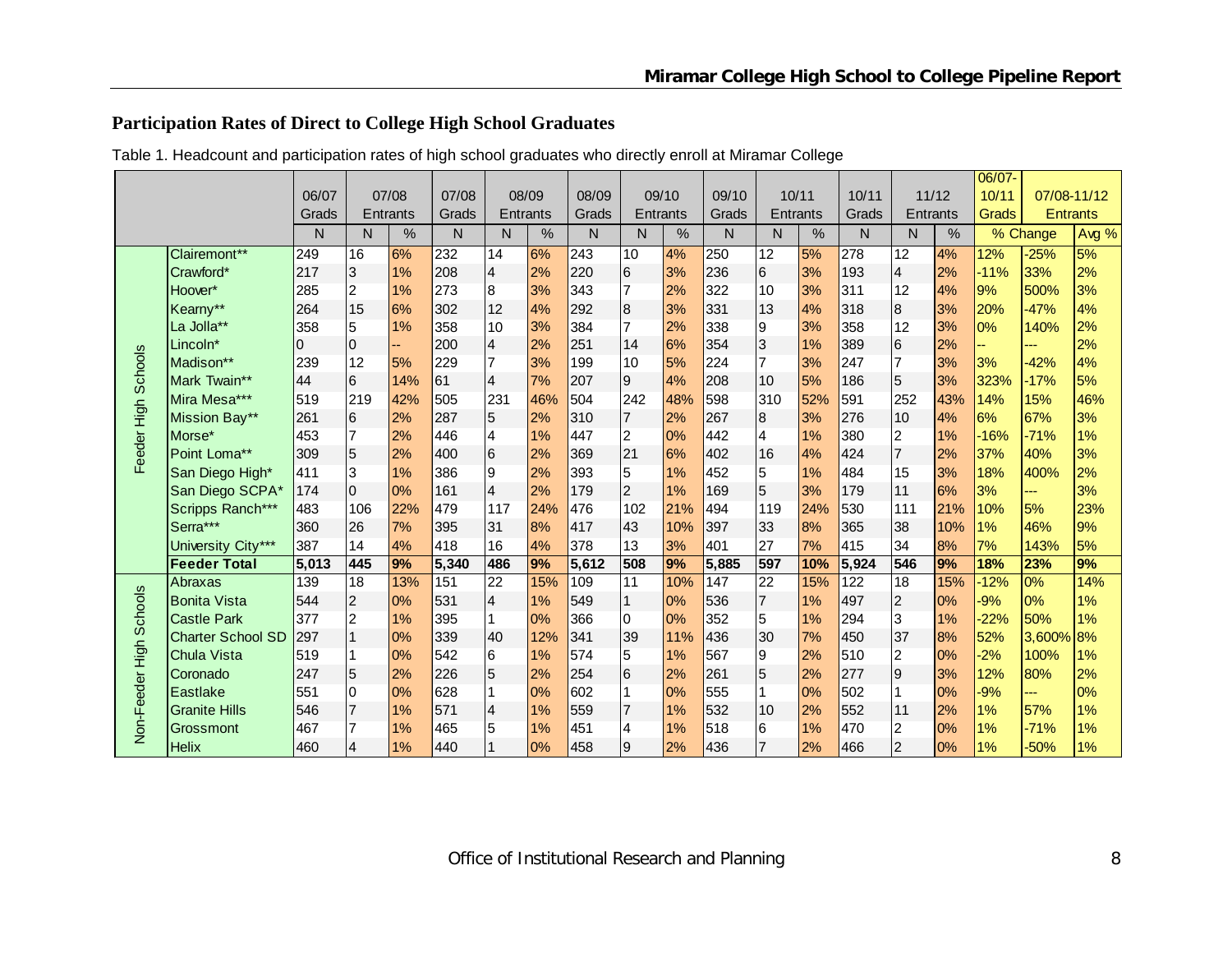Table 1 continued,

|                           |                         |        |                 |                 |                |                  |       |        |                 |       |        |                |               |        |                 |                | 06/07-                 |          |                 |
|---------------------------|-------------------------|--------|-----------------|-----------------|----------------|------------------|-------|--------|-----------------|-------|--------|----------------|---------------|--------|-----------------|----------------|------------------------|----------|-----------------|
|                           |                         | 06/07  |                 | 07/08           | 07/08          |                  | 08/09 | 08/09  |                 | 09/10 | 09/10  | 10/11          |               | 10/11  | 11/12           |                | 10/11                  |          | 07/08-11/12     |
|                           |                         | Grads  |                 | <b>Entrants</b> | Grads          | <b>Entrants</b>  |       | Grads  | <b>Entrants</b> |       | Grads  | Entrants       |               | Grads  | <b>Entrants</b> |                | Grads                  |          | <b>Entrants</b> |
|                           |                         | N      | N               | $\frac{0}{0}$   | N              | N                | %     | N      | N               | %     | N      | N.             | $\frac{0}{0}$ | N      | N.              | %              |                        | % Change | Avg %           |
|                           | Hilltop                 | 462    | 2               | $0\%$           | 477            | 1                | $0\%$ | 471    | $\mathbf{1}$    | $0\%$ | 546    | 3              | 1%            | 467    | $\overline{7}$  | $1\%$          | $1\%$                  | 250%     | $1\%$           |
|                           | <b>Mar Vista</b>        | 430    | $\overline{c}$  | 0%              | 474            | 4                | 1%    | 506    | l6              | 1%    | 399    | 19             | 2%            | 310    | 3               | 1%             | $-28%$                 | 50%      | 1%              |
|                           | Montgomery              | 405    | $\overline{0}$  | 0%              | 431            | $\overline{3}$   | 1%    | 410    | $\overline{8}$  | 2%    | 366    |                | 0%            | 309    | $\overline{4}$  | 1%             | $-24%$                 | ---      | 1%              |
|                           | <b>Mount Miguel</b>     | 307    | 3               | 1%              | 319            | $\Omega$         | 0%    | 296    | 3               | 1%    | 365    | $\overline{2}$ | 1%            | 340    | 4               | 1%             | 11%                    | 33%      | 1%              |
| cont.                     | Mt. Carmel              | 537    | 145             | 27%             | 495            | 113              | 23%   | 527    | 109             | 21%   | 564    | 124            | 22%           | 544    | 111             | 20%            | 1%                     | $-23%$   | 23%             |
|                           | Olympian                | 0      | 0               |                 | $\overline{c}$ | 0                | 0%    | 188    | 0               | 0%    | 262    | 10             | 0%            | 327    | 4               | 1%             |                        | ---      | 1%              |
|                           | <b>Otay Ranch</b>       | 616    | $\overline{0}$  | 0%              | 741            | $\overline{0}$   | 0%    | 598    | $\overline{0}$  | 0%    | 615    | 3              | 0%            | 604    | $\overline{4}$  | 1%             | $-2%$                  | ---      | 0%              |
|                           | <b>Patrick Henry</b>    | 444    | 6               | 1%              | 447            | 6                | 1%    | 447    | 10              | 2%    | 471    | $\overline{7}$ | 1%            | 502    | 9               | 2%             | 13%                    | 50%      | 2%              |
|                           | Poway                   | 666    | 77              | 12%             | 700            | 80               | 11%   | 597    | 65              | 11%   | 633    | 77             | 12%           | 672    | 99              | 15%            | 1%                     | 29%      | 12%             |
|                           | Ramona                  | 365    | $6\overline{6}$ | 2%              | 389            | 12               | 3%    | 414    | 10              | 2%    | 398    | 11             | 3%            | 386    | 9               | 2%             | 6%                     | 50%      | 2%              |
|                           | Rancho Bernardo         | 646    | 64              | 10%             | 686            | 70               | 10%   | 643    | 67              | 10%   | 665    | 89             | 13%           | 679    | 65              | 10%            | 5%                     | 2%       | 11%             |
|                           | San Ysidro              | 427    | I٥              | 0%              | 464            | 1                | 0%    | 495    | $\mathbf{1}$    | 0%    | 399    | $\overline{c}$ | 1%            | 407    | 4               | 1%             | $-5%$                  |          | 0%              |
|                           | Southwest               | 383    | $\overline{2}$  | 1%              | 429            | $\boldsymbol{2}$ | 0%    | 395    | 3               | 1%    | 347    | 2              | 1%            | 337    | 5               | 1%             | $-12%$                 | 150%     | 1%              |
| Non-Feeder High Schools   | Sweetwater              | 560    |                 | 0%              | 598            | $\overline{6}$   | 1%    | 626    | 3               | 0%    | 543    | 5              | 1%            | 489    | 1               | 0%             | $-13%$                 | 0%       | 1%              |
|                           | <b>Torrey Pines</b>     | 882    | 16              | 2%              | 620            | 16               | 3%    | 647    | 12              | 2%    | 610    | 12             | 2%            | 647    | $6\phantom{a}$  | 1%             | $-27%$                 | $-63%$   | 2%              |
|                           | <b>West Hills</b>       | 505    | 8               | 2%              | 488            | 9                | 2%    | 475    | 5               | 1%    | 485    | 10             | 2%            | 467    | 5               | 1%             | $-8%$                  | $-38%$   | 2%              |
|                           | Westview                | 534    | 94              | 18%             | 533            | 95               | 18%   | 576    | 91              | 16%   | 592    | 100            | 17%           | 577    | 98              | 17%            | 8%                     | 4%       | 17%             |
|                           | <b>Non-Feeder Total</b> | 12,316 | 473             | 4%              | 12,581         | 507              | 4%    | 12,574 | 477             | 4%    | 12,600 | 559            | 4%            | 12,204 | 525             | 4%             | $-1%$                  | 11%      | 4%              |
|                           | <b>Foreign School</b>   | $---$  | 25              | ---             | $---$          | $\overline{21}$  | ---   | $---$  | 19              | ---   | $---$  | 15             | ---           | $---$  | 25              | $\overline{a}$ | ---                    | 0%       | ---             |
| d <sub>s</sub>            | Other                   | $---$  | 161             | ---             | $---$          | 140              | ---   | $---$  | 178             | ---   | ---    | 205            | ---           | ---    | 178             | $\cdots$       | $---$                  | 11%      | ---             |
| ğ                         | Out of State            | $---$  | 48              | ---             | ---            | 51               | ---   | ---    | 49              | ---   | ---    | 46             | ---           | $---$  | 41              | $---$          | $\qquad \qquad \cdots$ | $-15%$   | ---             |
| Feeder High<br>Other Non- | San Diego County        | ---    | 33              | ---             | $---$          | 32               | ---   | ---    | 25              | $---$ | ---    | 15             | $---$         | ---    | 14              | $---$          | $\qquad \qquad \cdots$ | $-58%$   | ---             |
|                           | <b>Other Total</b>      | ---    | 267             |                 | ---            | 244              | ---   | ---    | 271             | ---   | ---    | 281            | ---           | ---    | 258             | ---            | ---                    | 3%       | ---             |
| Total                     |                         | ---    | 1,185           |                 | ---            | 1,237            | ---   |        | ,256            | ---   |        | 1,437          | ---           |        | 1,329           | ---            |                        | 12%      | ---             |

Source: High School Data - California Department of Education (CDE) and Entrant Data - SDCCD Information System

*Note 1. Students are unduplicated within each year.*

*Note 2. SDSU, UCSD, tutoring, and cancelled classes are excluded from student enrollments. Students with no/unreported high school are excluded.*

*Note 3. Schools with fewer than 20 SDCCD Direct Entrants enrolled in each of the five years, private schools, and schools with no/unreported/invalid CDE data, such as Garfield\*, are indicated as 'Other'.*

*\*City College Feeder School \*\*Mesa College Feeder School \*\*\*Miramar College Feeder School*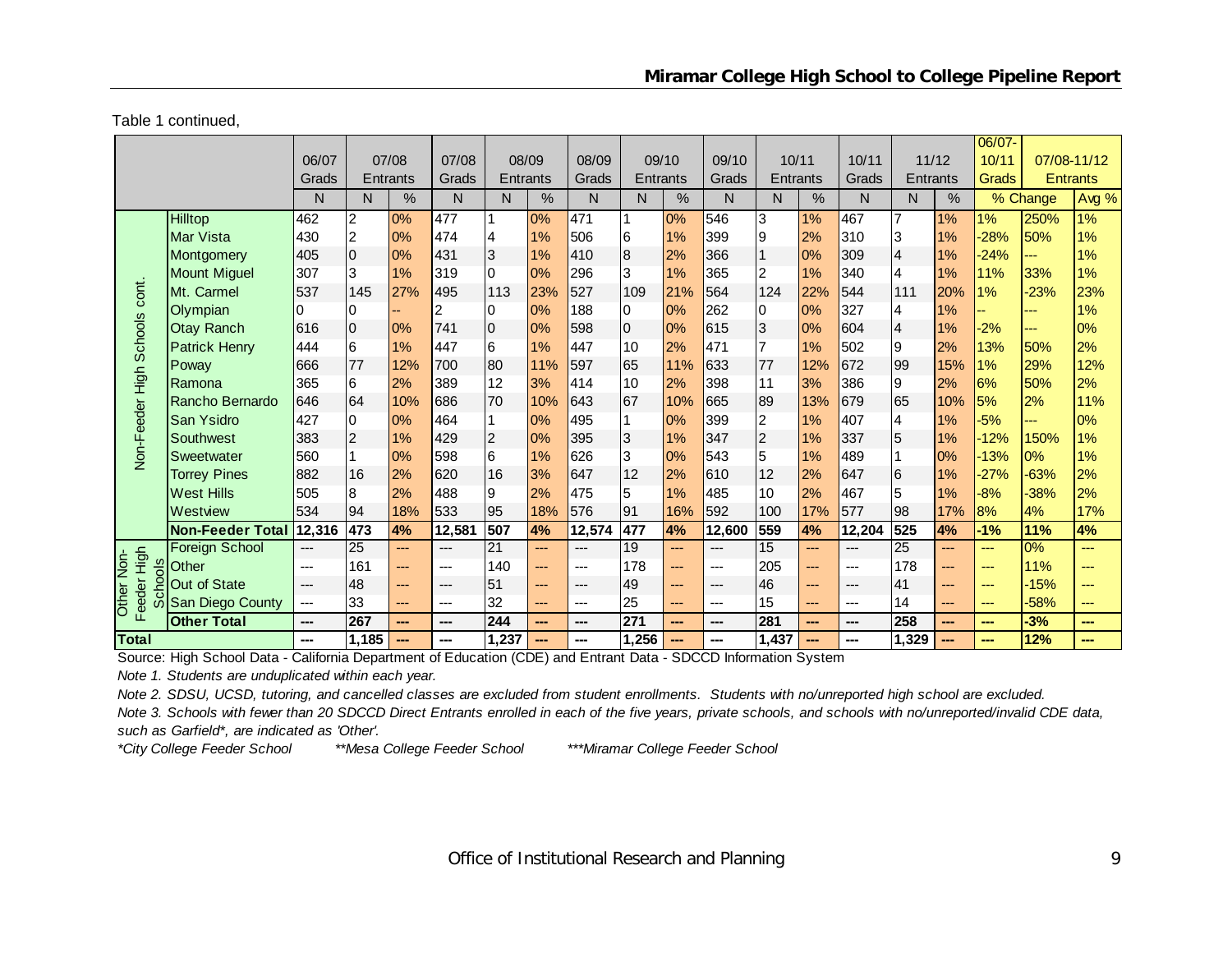#### **High School GPA of Direct to College High School Graduates**

|                                         | 07/08    | 08/09    | 09/10    | 10/11    | 11/12    | <b>Five-Year</b> | 07/08-11/12 |
|-----------------------------------------|----------|----------|----------|----------|----------|------------------|-------------|
|                                         | Entrants | Entrants | Entrants | Entrants | Entrants | Avg/Total        | % Change    |
| $0.0 - 1.5$                             | $0\%$    | $0\%$    | $0\%$    | 0%       | 0%       | $0\%$            | 50%         |
| $1.6 - 1.9$                             | 2%       | 2%       | 1%       | 1%       | 1%       | 1%               | $-10%$      |
| $2.0 - 2.5$                             | 23%      | 22%      | 21%      | 18%      | 19%      | 20%              | $-4%$       |
| $2.6 - 3.0$                             | 37%      | 34%      | 34%      | 32%      | 36%      | 35%              | 13%         |
| $3.1 - 3.5$                             | 27%      | 29%      | 29%      | 30%      | 30%      | 29%              | 27%         |
| <b>Over 3.5</b>                         | 11%      | 13%      | 16%      | 18%      | 13%      | 14%              | 36%         |
| <b>Total</b>                            | 100%     | 100%     | 100%     | 100%     | 100%     | 100%             | 15%         |
| Total N of GPA-Reporting Students 1,046 |          | 1,064    | 1,122    | 1,296    | 1,204    | 5,732            | 15%         |
|                                         |          |          |          |          |          |                  |             |
| <b>Total N of All Students</b>          | 1,185    | 1,237    | .256     | 1,437    | 1,329    | 6,444            | 12%         |

Table 2. High School GPA of high school graduates who directly enroll at Miramar College

Source: SDCCD Information System

*Note. High School GPA is self-reported on students' college applications. On average, across five years 11% of students did not report their GPA.*

#### **Participation Rates of Concurrent Students**

Table 3. Percentage of concurrent seniors who re-enroll the subsequent year as college-only students

|                     |                                                                                                         |     |         |         |     |         |         |     |         |                |     |         |         |           |       | $06/07 -$      |             |             |
|---------------------|---------------------------------------------------------------------------------------------------------|-----|---------|---------|-----|---------|---------|-----|---------|----------------|-----|---------|---------|-----------|-------|----------------|-------------|-------------|
|                     | 06/07                                                                                                   |     |         | 07/08   |     |         | 08/09   |     |         | 09/10          |     |         | 10/11   |           |       | 10/11          |             |             |
|                     | Seniors                                                                                                 |     | 07/08   | Seniors |     | 08/09   | Seniors |     | 09/10   | <b>Seniors</b> |     | 10/11   | Seniors |           | 11/12 | <b>Seniors</b> |             | 07/08-11/12 |
|                     | (Concur) Re-Enroll (Concur) Re-Enroll (Concur) Re-Enroll (Concur) Re-Enroll (Concur) Re-Enroll (Concur) |     |         |         |     |         |         |     |         |                |     |         |         |           |       |                |             | Re-Enroll   |
|                     | N                                                                                                       | N   | $\%$    |         | N   | $\%$    | N       | N.  | $\%$    | N              | N   | $\%$    | N       | N         | $\%$  |                | % Change    | Avg $%$     |
| <b>Feeder Total</b> | 165                                                                                                     | 59  | 36% 140 |         | 147 | 34% 141 |         | ,41 | 29% 130 |                | 133 | 25% 99  |         | 121       |       | $21\%$ -40%    | $-64%$      | 30%         |
| Non-Feeder Total 90 |                                                                                                         | 17  | 19% 146 |         | 18  | 12% 125 |         | 19  | 15% 79  |                | 16  | 20% 59  |         |           |       | $15\%$ -34%    | $-47%$      | 16%         |
| <b>Grand Total</b>  | 255                                                                                                     | 176 | 30% 286 |         | 65  | 23% 266 |         | 160 | 23% 209 |                | 49  | 23% 158 |         | <b>30</b> |       | $19\%$ -38%    | <b>-61%</b> | 24%         |

Source: SDCCD Information System

*Note 1. The concurrent student cohort comprises self-reported seniors. Re-enrollment counts exclude students who continue as concurrent students.* 

*Note 2. Students are unduplicated within each year. SDSU, UCSD, tutoring, and cancelled classes are excluded from student enrollments.*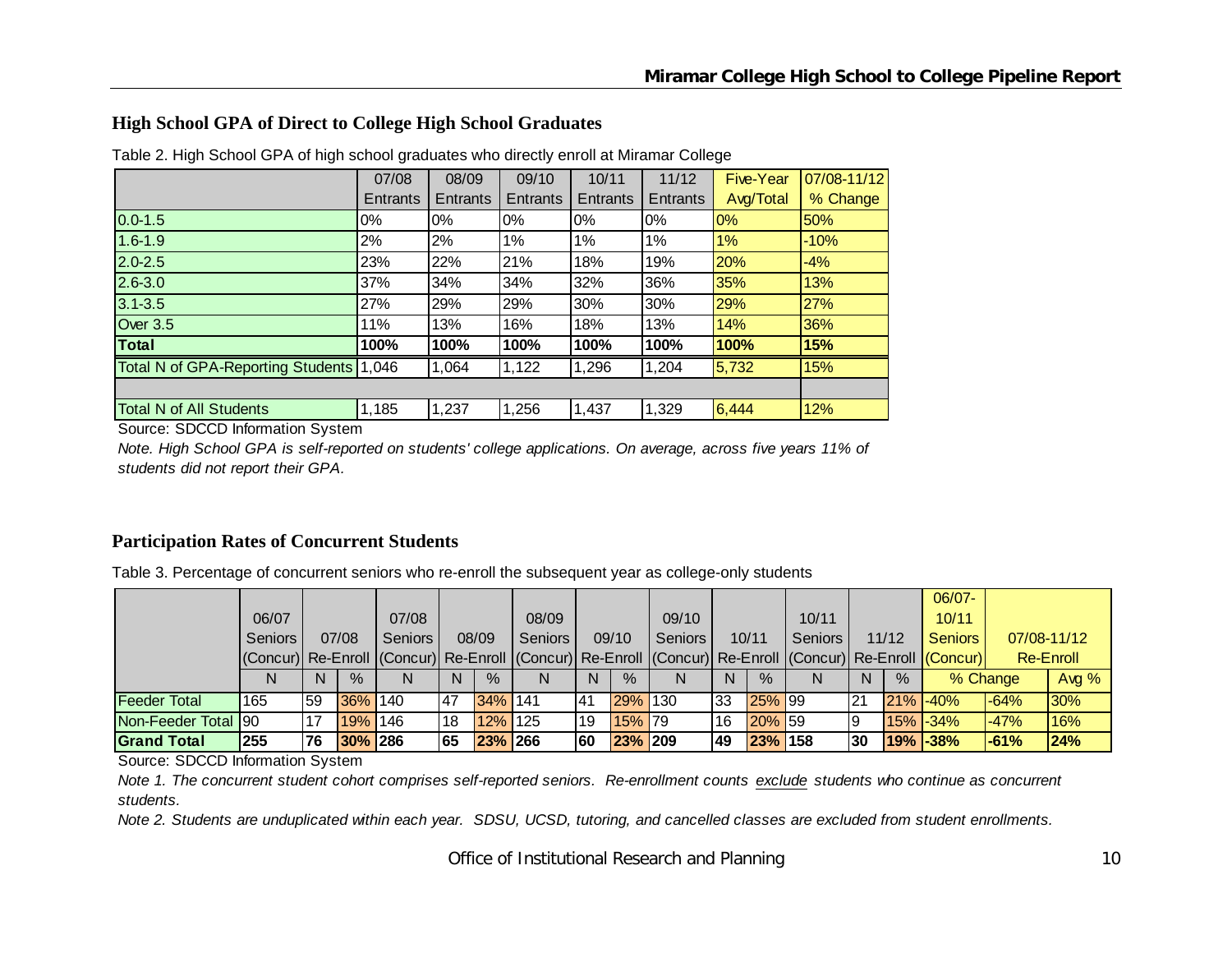## **Section II: Student Characteristics and Enrollments**

This section describes different student characteristics and enrollment patterns among first-time to college high school graduates. Unless otherwise noted, student trends are measured over five years, from 2007/08 to 2011/12.

Headcount, gender, ethnicity, first generation to college, and student educational goals of the **first-time to college high school graduates** are measured (see Table 4). Note that the count of students is an unduplicated headcount. The number of units attempted (in rows) by the number of units earned (in columns) across five years are displayed among first-time to college high school graduates in Table 5. The longitudinal annual persistence of the Fall 2006 to Fall 2010 cohorts of first-time to college high school graduates are displayed in Table 6.

#### **Highlight of the Findings**

- Twenty-two percent of the 2011/12 first-time to college high school graduates reported that they were the first generation of college-going students in their family (see Table 4). This is comparable to the five-year average of 21%.
- In terms of ethnic composition, in 2011/12, first-time to college high school graduates were 33% White, 27% Latino, 16% Asian/Pacific Islander, 11% Filipino, 8% Other ethnicity, 5% African American, and less than 1% were American Indian (see Table 4). The proportion of Latino students in 2011/12 (27%) is higher than the five-year average (21%).
- In 2011/12, approximately half (51%) of the first-time to college high school graduates cited transfer, either with or without their AA/AS, as their educational goal (comparable to the five-year average of 48%; see Table 4).
- $\bullet$  In 2011/12, over three-fourths (76%) of the first-time to college high school graduates who enrolled in 0.1-2.9 units completed the total number of units (lower than the five-year average of 81%), while just over half (55%) of the students who enrolled in 9.0-11.9 units completed the total number of units (higher than the five-year average of 49%; see Table 5).
- $\bullet$  Approximately two-thirds (69%) of the Fall 2010 first-time to college high school graduates at Miramar College persisted to the next spring term and about half (51%) annually persisted to a second fall term, which is comparable to the five-year average term-to-term (67%) and annual (49%) persistence of first-time to college graduates (see Table 6).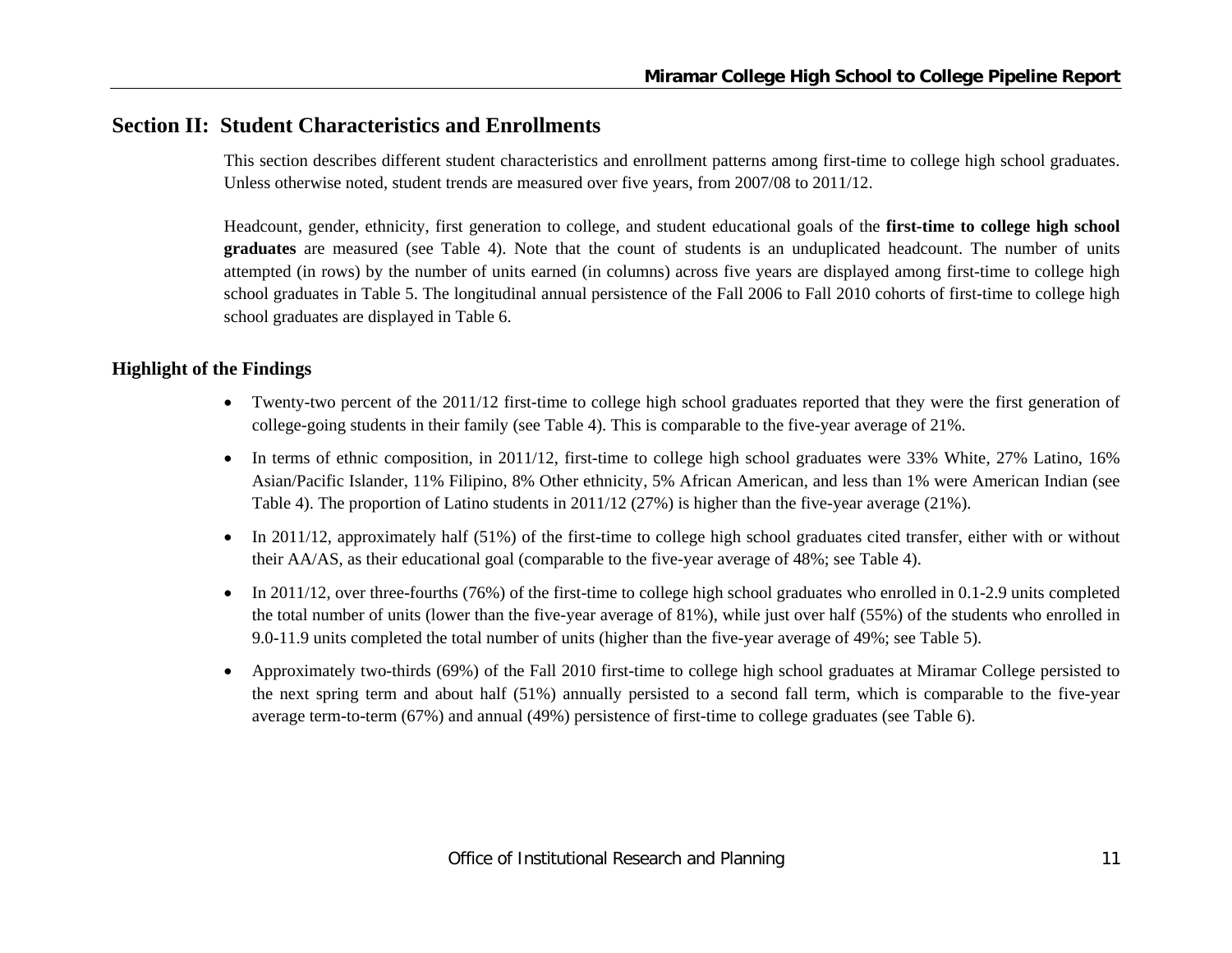#### **Student Profile**

Table 4. Headcount, gender, ethnicity, first generation to college, and educational goal

|                                        |         |         |                         |                  |         | Total/               | 07/08-11/12 |
|----------------------------------------|---------|---------|-------------------------|------------------|---------|----------------------|-------------|
|                                        | 2007/08 | 2008/09 | 2009/10                 | 2010/11          | 2011/12 | <b>Five-Year Avg</b> | % Change    |
| <b>Total N of Students</b>             | 1.133   | 1,165   | 1,073                   | 1,167            | 1,164   | 5,702                | 3%          |
|                                        |         |         | Gender                  |                  |         |                      |             |
| Female                                 | 38%     | 39%     | 41%                     | 38%              | 42%     | 40%                  | 13%         |
| <b>Male</b>                            | 61%     | 61%     | 59%                     | 62%              | 58%     | 60%                  | $-3%$       |
| <b>Unreported</b>                      | 0%      | $0\%$   | $0\%$                   | 0%               | $0\%$   | 0%                   | $-100%$     |
|                                        |         |         | Ethnicity               |                  |         |                      |             |
| African American                       | 5%      | 6%      | 5%                      | 4%               | 5%      | 5%                   | $-15%$      |
| American Indian                        | $1\%$   | 1%      | $0\%$                   | 1%               | 0%      | 1%                   | $-83%$      |
| <b>Asian/Pacific Islander</b>          | 14%     | 18%     | 13%                     | 14%              | 16%     | 15%                  | 12%         |
| Filipino                               | 12%     | 12%     | 12%                     | 11%              | 11%     | 12%                  | $-10%$      |
| Latino                                 | 17%     | 16%     | 22%                     | 24%              | 27%     | 21%                  | 66%         |
| White                                  | 40%     | 38%     | 36%                     | 36%              | 33%     | 36%                  | $-15%$      |
| Other                                  | 4%      | 4%      | 5%                      | 8%               | 8%      | 6%                   | 98%         |
| <b>Unreported</b>                      | 7%      | 6%      | 6%                      | 2%               | 1%      | 4%                   | $-81%$      |
|                                        |         |         | <b>First Generation</b> |                  |         |                      |             |
| <b>First Generation</b>                | 22%     | 21%     | 21%                     | 19%              | 22%     | 21%                  | 5%          |
| <b>Not First Generation</b>            | 78%     | 79%     | 79%                     | 81%              | 78%     | 79%                  | 2%          |
|                                        |         |         | <b>Educational Goal</b> |                  |         |                      |             |
| 4 Yr College Student                   | 9%      | 11%     | 10%                     | 14%              | 13%     | 11%                  | 50%         |
| <b>AA/AS w/out Transfer</b>            | 4%      | 5%      | 5%                      | 5%               | 5%      | 5%                   | 22%         |
| <b>BA/BS after Completing AA/AS</b>    | 40%     | 39%     | 40%                     | 39%              | 43%     | 40%                  | 10%         |
| <b>BA/BS w/out Completing AA/AS</b>    | 9%      | 7%      | 6%                      | 8%               | 8%      | 8%                   | $-8%$       |
| <b>Basic Skills Improvement</b>        | 0%      | $0\%$   | $1\%$                   | 0%               | 1%      | 0%                   | 133%        |
| Certificate/License Maintenance        | 1%      | 2%      | 2%                      | 2%               | 1%      | 2%                   | $-25%$      |
| <b>Current Job/Career Advancement</b>  | $1\%$   | $1\%$   | 1%                      | $1\%$            | 1%      | $1\%$                | 56%         |
| <b>Educational Development</b>         | 1%      | $1\%$   | $1\%$                   | 1%               | 1%      | 1%                   | $-11%$      |
| <b>HS Diploma/GED Certificate</b>      | $1\%$   | $1\%$   | 1%                      | $1\%$            | $1\%$   | $1\%$                | 45%         |
| <b>New Career Preparation</b>          | 9%      | 10%     | 12%                     | 10%              | 10%     | 10%                  | 6%          |
| <b>Non-Credit to Credit Transition</b> | $0\%$   | 0%      | 0%                      | $0\%$            | 0%      | $\overline{0\%}$     |             |
| Voc Cert/Degree w/out Transfer         | 2%      | 2%      | 2%                      | 2%               | 2%      | 2%                   | $-26%$      |
| <b>Undecided</b>                       | 21%     | 20%     | 20%                     | 17%              | 17%     | 19%                  | $-18%$      |
| <b>Unreported</b>                      | 1%      | 0%      | $0\%$                   | $\overline{0\%}$ | $0\%$   | 0%                   | $-100%$     |

Source: SDCCD Information System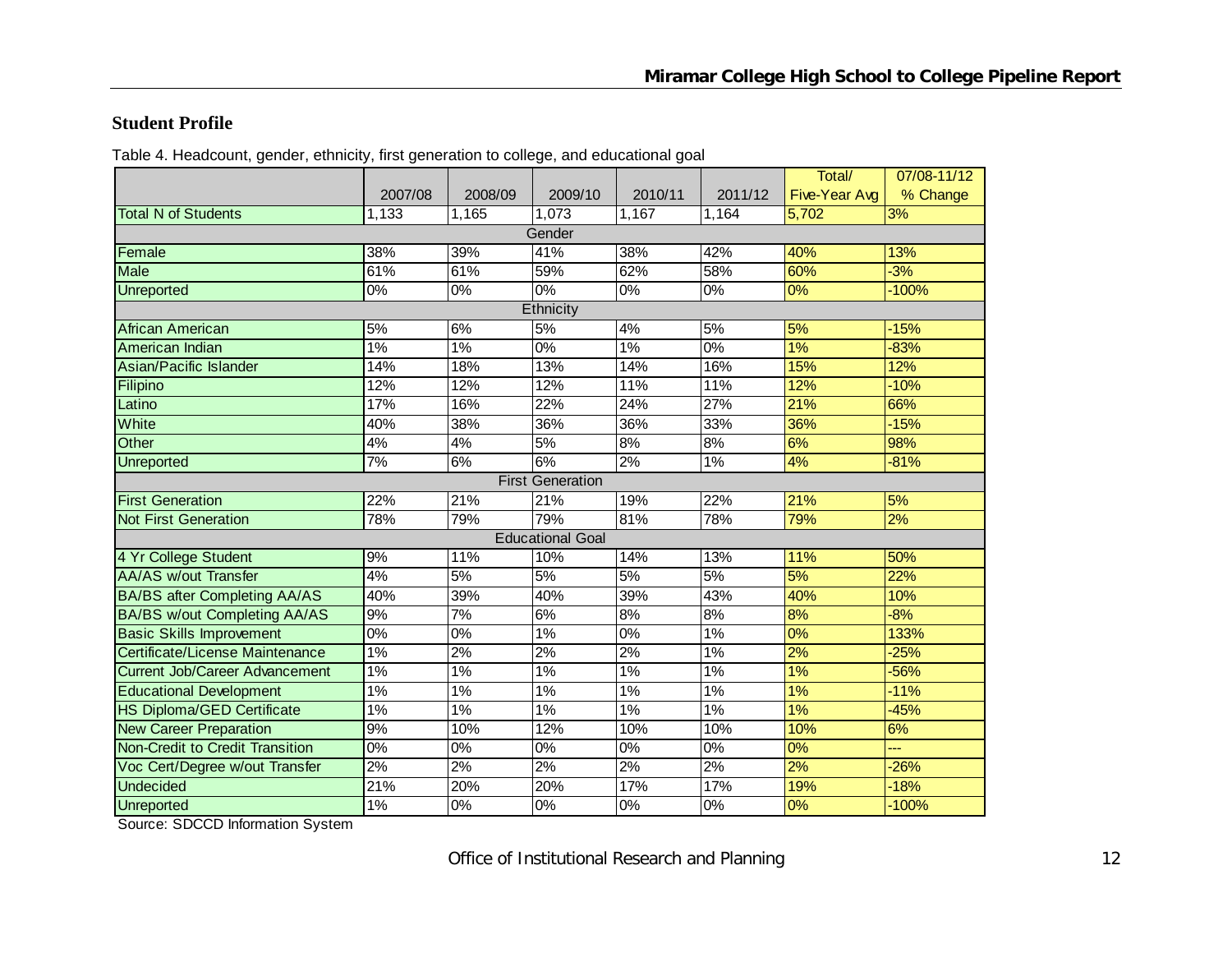## **Units Attempted/Earned**

Table 5. Units attempted by units earned

|                        |                   |                          |         | <b>Units Earned</b> |              |              |              |              |
|------------------------|-------------------|--------------------------|---------|---------------------|--------------|--------------|--------------|--------------|
|                        |                   |                          |         | $0.1 - 2.9$         | $3.0 - 5.9$  | $6.0 - 8.9$  | $9.0 - 11.9$ | $12.0 +$     |
|                        |                   |                          | 0 Units | <b>Units</b>        | <b>Units</b> | <b>Units</b> | <b>Units</b> | <b>Units</b> |
|                        |                   | 0.1 - 2.9 Units          | 17%     | 83%                 |              |              |              |              |
|                        |                   | 3.0 - 5.9 Units          | 30%     | $1\%$               | 69%          |              |              |              |
|                        | 2007/08           | 6.0 - 8.9 Units          | 25%     | 1%                  | 17%          | 57%          |              |              |
|                        |                   | 9.0 - 11.9 Units         | 19%     | 0%                  | 14%          | 24%          | 43%          |              |
|                        |                   | $12.0 +$ Units           | 8%      | 0%                  | 7%           | 13%          | 19%          | 53%          |
|                        |                   | 0.1 - 2.9 Units          | 2%      | 98%                 |              |              |              |              |
|                        |                   | 3.0 - 5.9 Units          | 35%     | 0%                  | 65%          |              |              |              |
|                        | 2008/09           | 6.0 - 8.9 Units          | 27%     | 1%                  | 19%          | 53%          |              |              |
|                        |                   | 9.0 - 11.9 Units         | 15%     | 1%                  | 14%          | 17%          | 54%          |              |
|                        |                   | $12.0 +$ Units           | 8%      | 1%                  | 6%           | 15%          | 19%          | 52%          |
| <b>Units Attempted</b> |                   | 0.1 - 2.9 Units          | 19%     | 81%                 |              |              |              |              |
|                        |                   | 3.0 - 5.9 Units          | 34%     | 2%                  | 63%          |              |              |              |
|                        | 2009              | 6.0 - 8.9 Units          | 27%     | 1%                  | 18%          | 54%          |              |              |
|                        |                   | 9.0 - 11.9 Units         | 14%     | 2%                  | 18%          | 22%          | 44%          |              |
|                        |                   | $12.0 +$ Units           | 6%      | 1%                  | 6%           | 11%          | 21%          | 55%          |
|                        |                   | 0.1 - 2.9 Units          | 33%     | 67%                 |              |              |              |              |
|                        |                   | 3.0 - 5.9 Units          | 26%     | 1%                  | 72%          |              |              |              |
|                        | $\delta$          | 6.0 - 8.9 Units          | 21%     | 2%                  | 23%          | 54%          |              |              |
|                        | $\overline{5}$    | 9.0 - 11.9 Units         | 14%     | 1%                  | 15%          | 22%          | 48%          |              |
|                        |                   | $12.0 +$ Units           | 5%      | 0%                  | 8%           | 8%           | 17%          | 62%          |
|                        |                   | 0.1 - 2.9 Units          | 24%     | 76%                 |              |              |              |              |
|                        | $\mathbf{\Omega}$ | $3.0 - 5.9$ Units        | 34%     | $2\%$               | 65%          |              |              |              |
|                        | $\frac{1}{1}$     | 6.0 - 8.9 Units          | 20%     | 2%                  | 18%          | 59%          |              |              |
|                        | $\overline{5}$    | 9.0 - 11.9 Units         | 8%      | $2\%$               | 13%          | 22%          | 55%          |              |
|                        |                   | $12.0 +$ Units           | 7%      | 0%                  | 4%           | 7%           | 17%          | 65%          |
|                        |                   | <b>Five-Year Average</b> |         | 81%                 | 67%          | 56%          | 49%          | 57%          |
|                        |                   | 07/08-11/12 % Change     | --      | $-9%$               | 21%          | 7%           | 69%          | $-5%$        |

Source: SDCCD Information System

*Note. Tutoring and non-graded courses were excluded. Percent change was based on counts.*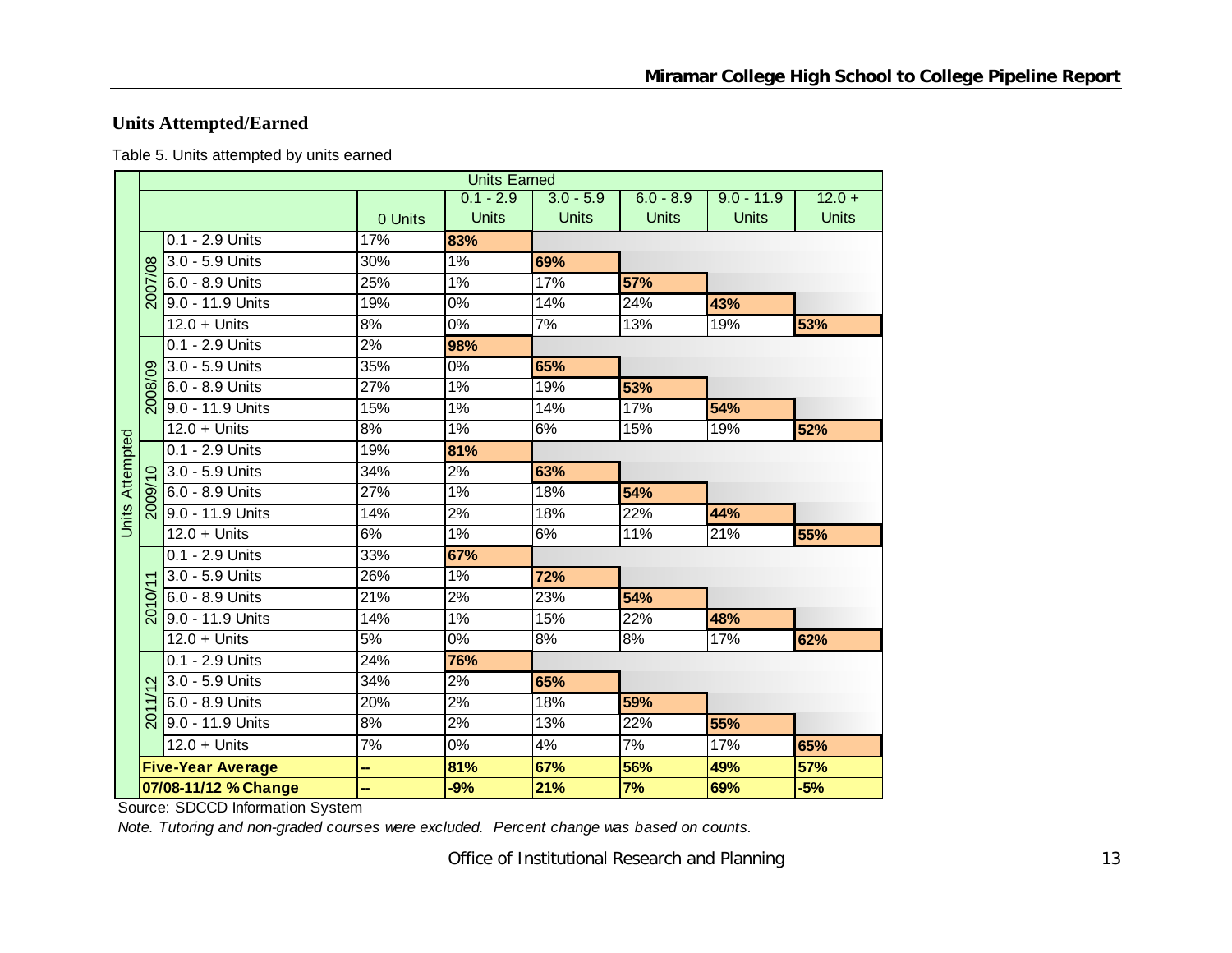#### **Persistence**

Table 6. Term and annual persistence

| <b>First Fall Term</b>     |       |       | Persisted to Spring Term   Persisted to 2nd Fall Term |       |     |
|----------------------------|-------|-------|-------------------------------------------------------|-------|-----|
| 2006                       | 617   | 397   | 64%                                                   | 281   | 46% |
| 2007                       | 702   | 468   | 67%                                                   | 314   | 45% |
| 2008                       | 721   | 498   | 69%                                                   | 357   | 50% |
| 2009                       | 672   | 457   | 68%                                                   | 345   | 51% |
| 2010                       | 730   | 501   | 69%                                                   | 375   | 51% |
| <b>Total/Five-Year Avg</b> | 3,442 | 2,321 | 67%                                                   | 1,672 | 49% |

Source: SDCCD Information System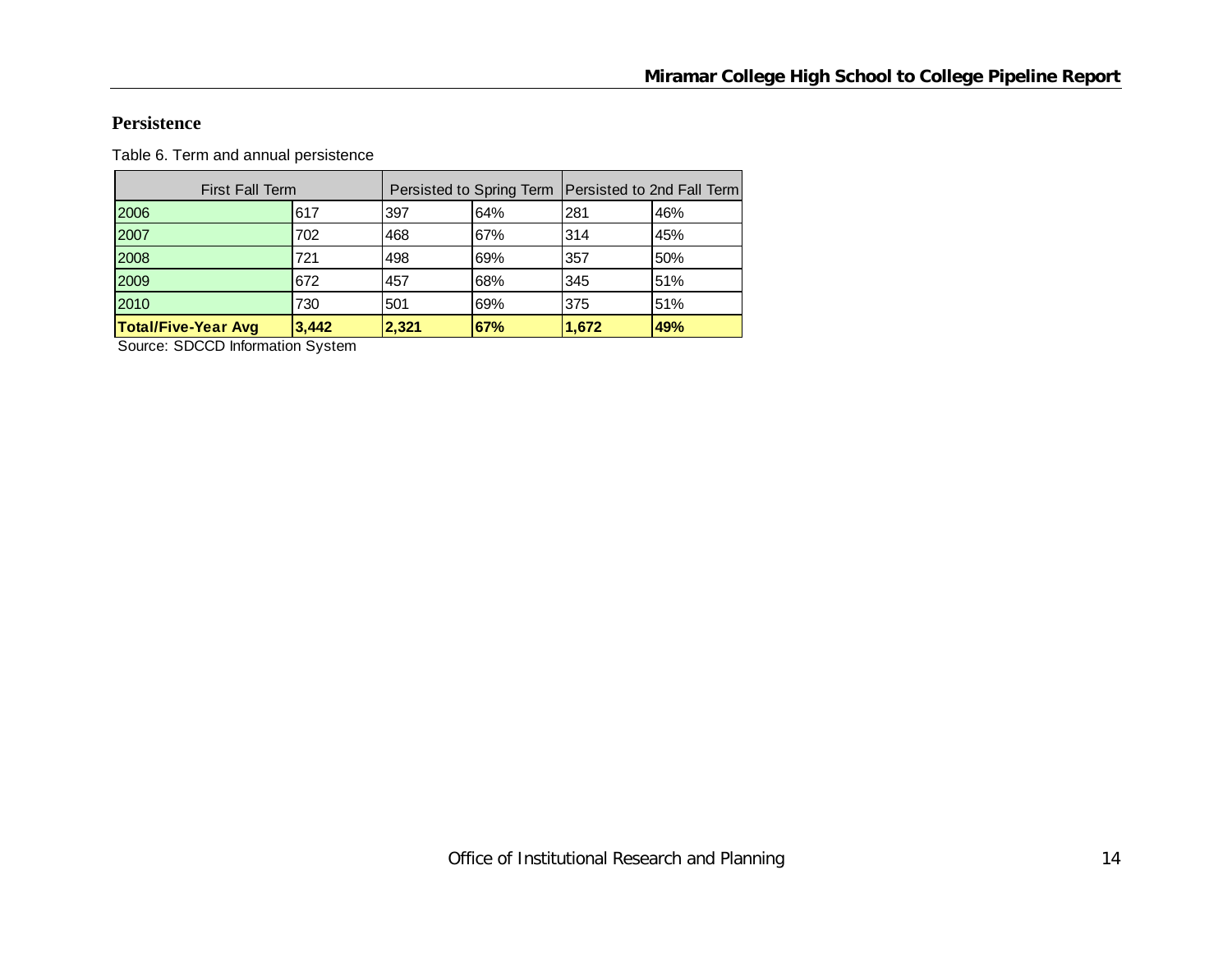## **Section III: College Placement of Incoming Students**

The assessment tests used in the San Diego Community College District help determine which levels of English and math courses would offer students the greatest opportunities for learning, academic challenge, and success. Students are encouraged to take the assessment tests as they matriculate in the college. Beginning with a pilot in Fall 2010, SDCCD now also accepts select standardized tests (i.e., SAT, ACT, EAP, EPT, and ELM) as an alternative measure to determine skill levels that qualify students to enroll in specified English and math courses. This section summarizes which course levels (e.g., transfer level, Associate degree-level, basic skills, ESOL level 40, 30, etc.) first-time to college high school graduates qualified to enroll in for reading, writing, math, and ESOL courses based on their originally recorded assessment-based skill level (see Tables 7-10).

Student placement trends are measured over three years, from 2009/10 to 2011/12 among students that applied to Miramar College (placement data are not tied to enrollment information). Note that changes were made within the English and math course sequences; however, data are represented by current placement level categories.

#### **Highlight of the Findings**

- A majority of the first-time to college high school graduates tested in reading, writing, and math in 2011/12 (72% each; see Tables 7-9). This is higher than the three-year reading, writing and math test-taking rate of first-time to college graduates (65% each). Overall, the percentages of students testing in reading, writing, and math declined between 2009/10 and 2010/11 and then peaked in 2011/12, likely a result of temporary changes that took place at Miramar that affected access and demand.
- 6 In 2011/12, just over half (53%) of the first-time to college high school graduates who tested in reading placed at the transfer/Associate level and 38% placed at basic skills (comparable to the three-year averages of 55% and 37%, respectively; see Table 7).
- $\bullet$ In 2011/12, the majority of first-time to college high school graduates who tested in writing placed at basic skills (62%; comparable to the three-year average of 63%; see Table 8).
- e About half of the first-time to college high school graduates who tested in math in 2011/12 placed at basic skills (52%; equal to the three-year average of 52%) and nearly one-third had a transfer level math placement (31%; comparable to the three-year average of 30%; see Table 9).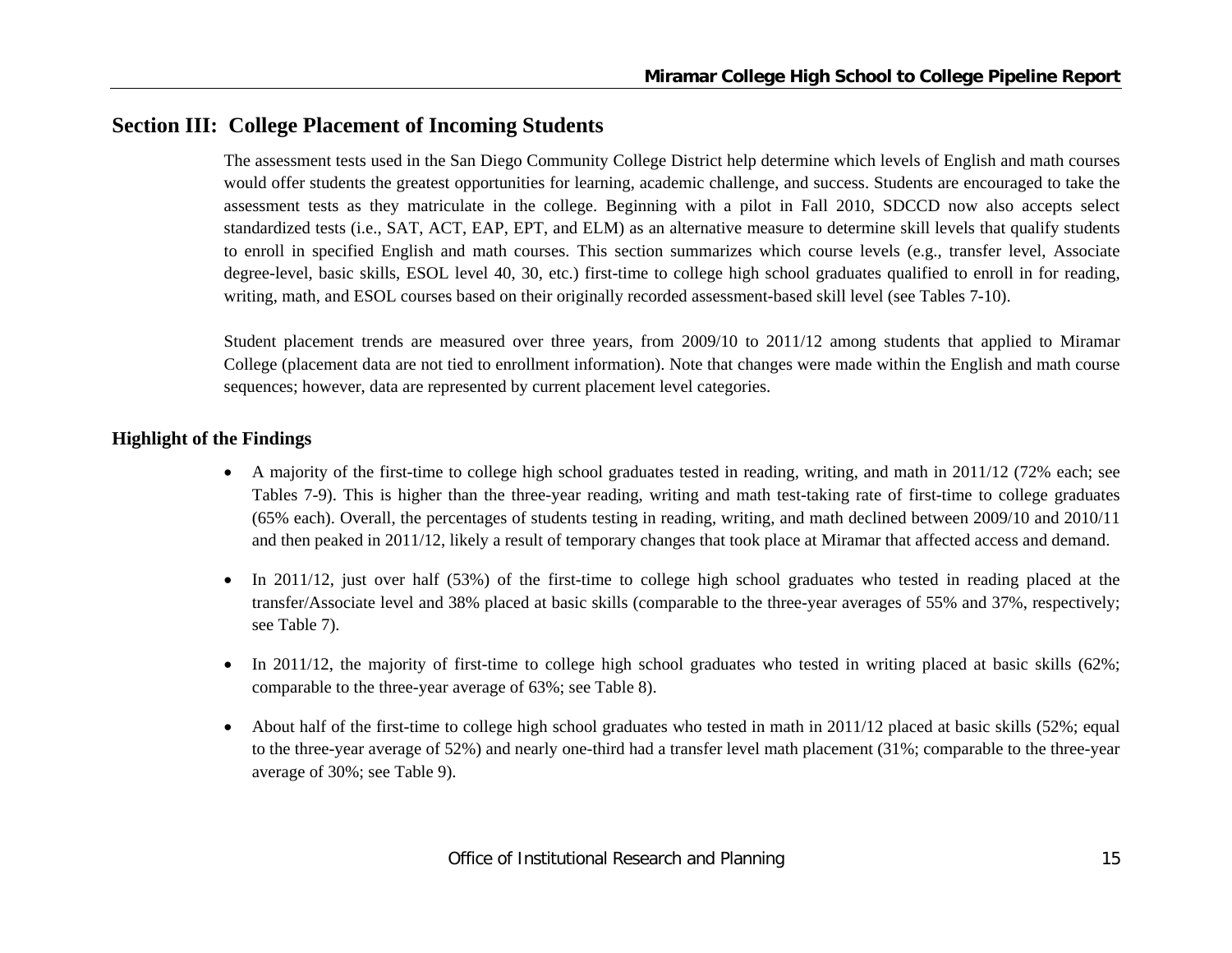## **Reading and Writing Placement**

#### Table 7. Reading placement

|                                         |                                 |       | 2009/10 |       | 2010/11 |       | 2011/12 |                | 2009/10 - 2011/12 |               |
|-----------------------------------------|---------------------------------|-------|---------|-------|---------|-------|---------|----------------|-------------------|---------------|
|                                         |                                 | N     | %       | N     | $\%$    | N     | %       | <b>Total N</b> | Avg $%$           | % Change      |
|                                         | <b>Total Tested</b>             | 718   | 64%     | 684   | 60%     | 829   | 72%     | 2,231          | 65%               | 15%           |
| No-Test<br>Test                         | No Placement                    | 408   | 36%     | 453   | 40%     | 324   | 28%     | 1,185          | 35%               | $-21%$        |
|                                         | <b>Total Students</b>           | 1,126 | 100%    | 1,137 | 100%    | 1,153 | 100%    | 3,416          | 100%              | 2%            |
|                                         |                                 |       |         |       |         |       |         |                |                   |               |
| ৳                                       | <b>Transfer/Associate Level</b> | 398   | 55%     | 389   | 57%     | 442   | 53%     | 1,229          | 55%               | 11%           |
| <b>Nho</b><br>Test                      | <b>Basic Skills</b>             | 265   | 37%     | 239   | 35%     | 315   | 38%     | <b>819</b>     | 37%               | 19%           |
| $\sigma$                                | <b>Need English Advising</b>    | 55    | 8%      | 51    | 7%      | 49    | 6%      | 155            | 7%                | $-11%$        |
| Distribution<br><b>Students</b><br>Took | <b>Take ESOL Test</b>           | 0     | 0%      | 5     | 1%      | 23    | 3%      | 28             | $1\%$             | $\frac{1}{2}$ |
|                                         | <b>Total Tested</b>             | 718   | 100%    | 684   | 100%    | 829   | 100%    | 2,231          | 100%              | 15%           |

Source: SDCCD Information System

*Note. Students are categorized as tested if they received a placement based on an SDCCD or other approved assessment test. For the purposes of this study, all others are recorded as No Placement.*

#### Table 8. Writing placement

|                                                |                              |       | 2009/10 |       | 2010/11 |       | 2011/12 |                | 2009/10 - 2011/12 |               |
|------------------------------------------------|------------------------------|-------|---------|-------|---------|-------|---------|----------------|-------------------|---------------|
|                                                |                              | N     | $\%$    | N     | %       | Ν     | %       | <b>Total N</b> | Avg %             | % Change      |
|                                                | <b>Total Tested</b>          | 718   | 64%     | 684   | 60%     | 828   | 72%     | 2,230          | 65%               | 15%           |
| No-Test<br>Test                                | No Placement                 | 408   | 36%     | 453   | 40%     | 325   | 28%     | 1,186          | 35%               | $-20%$        |
|                                                | <b>Total Students</b>        | 1,126 | 100%    | 1,137 | 100%    | 1,153 | 100%    | 3,416          | 100%              | 2%            |
|                                                |                              |       |         |       |         |       |         |                |                   |               |
| ৳                                              | Transfer/Associate Level 203 |       | 28%     | 193   | 28%     | 242   | 29%     | 638            | 29%               | 19%           |
| Who<br>est                                     | <b>Basic Skills</b>          | 460   | 64%     | 435   | 64%     | 514   | 62%     | 1,409          | 63%               | 12%           |
| σ                                              | <b>Need English Advising</b> | 55    | 8%      | 51    | 7%      | 49    | 6%      | 155            | 7%                | $-11%$        |
| Distribution<br><b>Students</b><br><b>Took</b> | Take ESOL Test               | 10    | $0\%$   | 5     | 1%      | 23    | 3%      | 28             | $1\%$             | $\frac{1}{2}$ |
|                                                | <b>Total Tested</b>          | 718   | 100%    | 684   | 100%    | 828   | 100%    | 2,230          | 100%              | <b>15%</b>    |

Source: SDCCD Information System

*Note. Students are categorized as tested if they received a placement based on an SDCCD or other approved assessment test. For the purposes of this study, all others are recorded as No Placement.*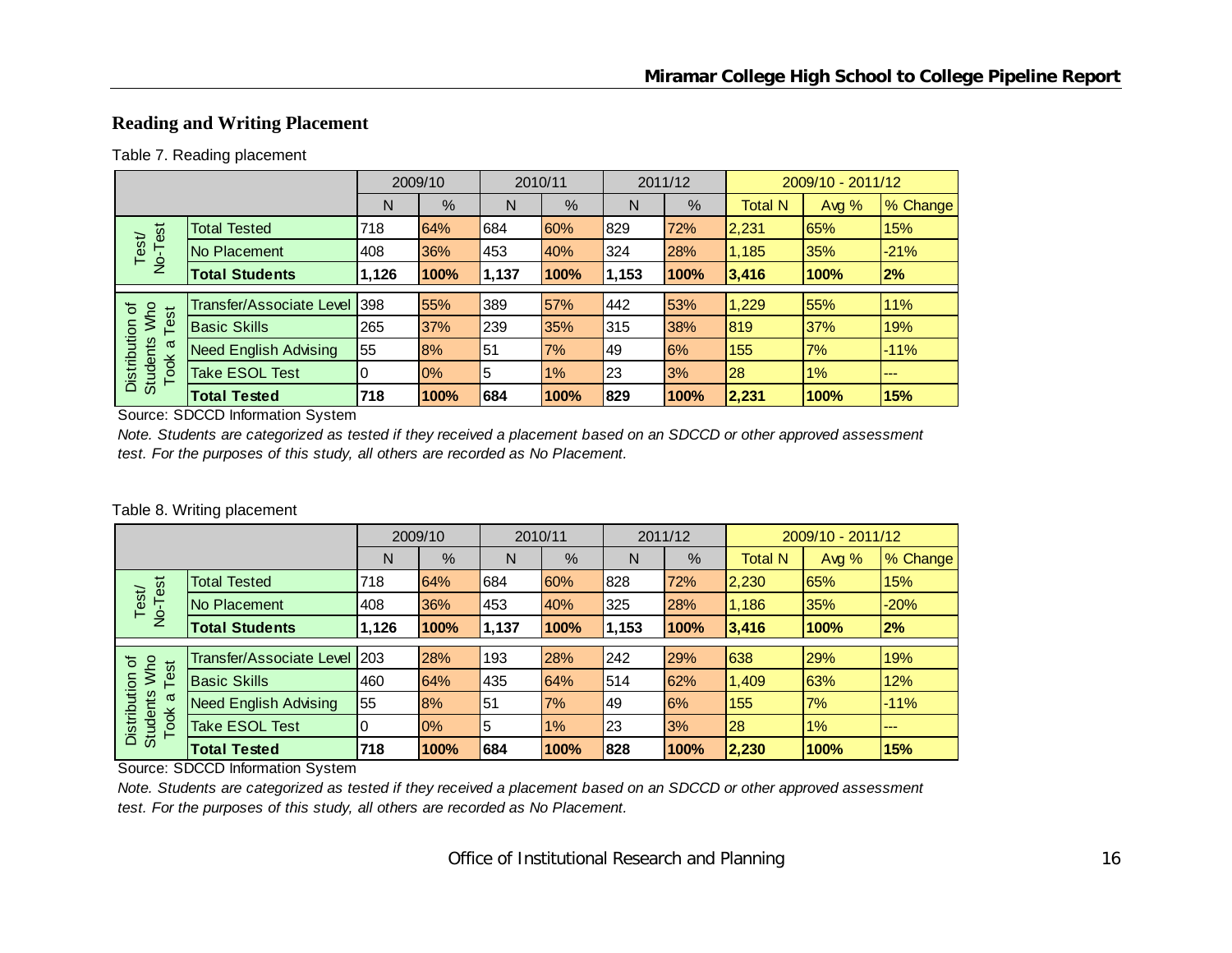## **Math Placement**

Table 9. Math placement

|                                                |                          |       | 2009/10 |       | 2010/11 |       | 2011/12       |                | 2009/10 - 2011/12 |          |
|------------------------------------------------|--------------------------|-------|---------|-------|---------|-------|---------------|----------------|-------------------|----------|
|                                                |                          | N     | %       | N     | %       | N     | $\frac{0}{0}$ | <b>Total N</b> | Avg $%$           | % Change |
| est                                            | <b>Total Tested</b>      | 719   | 64%     | 667   | 59%     | 834   | 72%           | 2,220          | 65%               | 16%      |
| Test<br>$\overline{2}$                         | No Placement             | 407   | 36%     | 470   | 41%     | 319   | 28%           | 1,196          | 35%               | $-22%$   |
|                                                | <b>Total Students</b>    | 1,126 | 100%    | 1,137 | 100%    | 1,153 | 100%          | 3,416          | 100%              | 2%       |
|                                                | <b>Transfer Level</b>    | 207   | 29%     | 207   | 31%     | 257   | 31%           | 671            | 30%               | 24%      |
| Who<br>'ত<br>est                               |                          |       |         |       |         |       |               |                |                   |          |
|                                                | <b>Associate Level</b>   | 119   | 17%     | 113   | 17%     | 144   | 17%           | 376            | 17%               | 21%      |
| σ                                              | <b>Basic Skills</b>      | 375   | 52%     | 347   | 52%     | 433   | 52%           | 1,155          | 52%               | 15%      |
| Distribution<br><b>Students</b><br><b>Took</b> | <b>Take Algebra Test</b> | 18    | 3%      | 10    | 0%      | 0     | 0%            | 18             | $1\%$             | $-100%$  |
|                                                | <b>Total Tested</b>      | 719   | 100%    | 667   | 100%    | 834   | 100%          | 2,220          | 100%              | 16%      |

Source: SDCCD Information System

*Note. Students are categorized as tested if they received a placement based on an SDCCD or other approved assessment test. For the purposes of this study, all others are recorded as No Placement.*

## **ESOL Placement**

Table 10. ESOL placement

|                                         |                       |       | 2009/10 |       | 2010/11 |                | 2011/12 |                | 2009/10 - 2011/12 |          |
|-----------------------------------------|-----------------------|-------|---------|-------|---------|----------------|---------|----------------|-------------------|----------|
|                                         |                       | N     | %       | N     | %       | N              | %       | <b>Total N</b> | Avg %             | % Change |
| est                                     | <b>Total Tested</b>   | 24    | 2%      | 22    | 2%      | 34             | 3%      | 80             | 2%                | 42%      |
| Test/<br>$\overline{P}$                 | No Placement          | 1,102 | 98%     | 1,115 | 98%     | 1,119          | 97%     | 3,336          | 98%               | 2%       |
|                                         | <b>Total Students</b> | 1.126 | 100%    | 1,137 | 100%    | 1,153          | 100%    | 3,416          | 100%              | 2%       |
|                                         |                       |       |         |       |         |                |         |                |                   |          |
| <b>Mho</b><br>৳                         | Level 40              | 4     | 17%     | っ     | 9%      | $\overline{2}$ | 6%      | 8              | 10%               | $-50%$   |
| Test                                    | Level 30              | 5     | 21%     | 11    | 50%     | 11             | 32%     | 27             | 34%               | 120%     |
| ω                                       | Level 20              |       | 29%     | 5     | 23%     | ⇁              | 21%     | 19             | 24%               | $0\%$    |
| Distribution<br><b>Students</b><br>Took | Level 19              | 8     | 33%     | 4     | 18%     | 14             | 41%     | 26             | 33%               | 75%      |
|                                         | <b>Total Tested</b>   | 24    | 100%    | 22    | 100%    | 34             | 100%    | 80             | 100%              | 42%      |

Source: SDCCD Information System

*Note. Students are categorized as tested if they received a placement based on an SDCCD or other approved assessment test. For the purposes of this study, all others are recorded as No Placement.*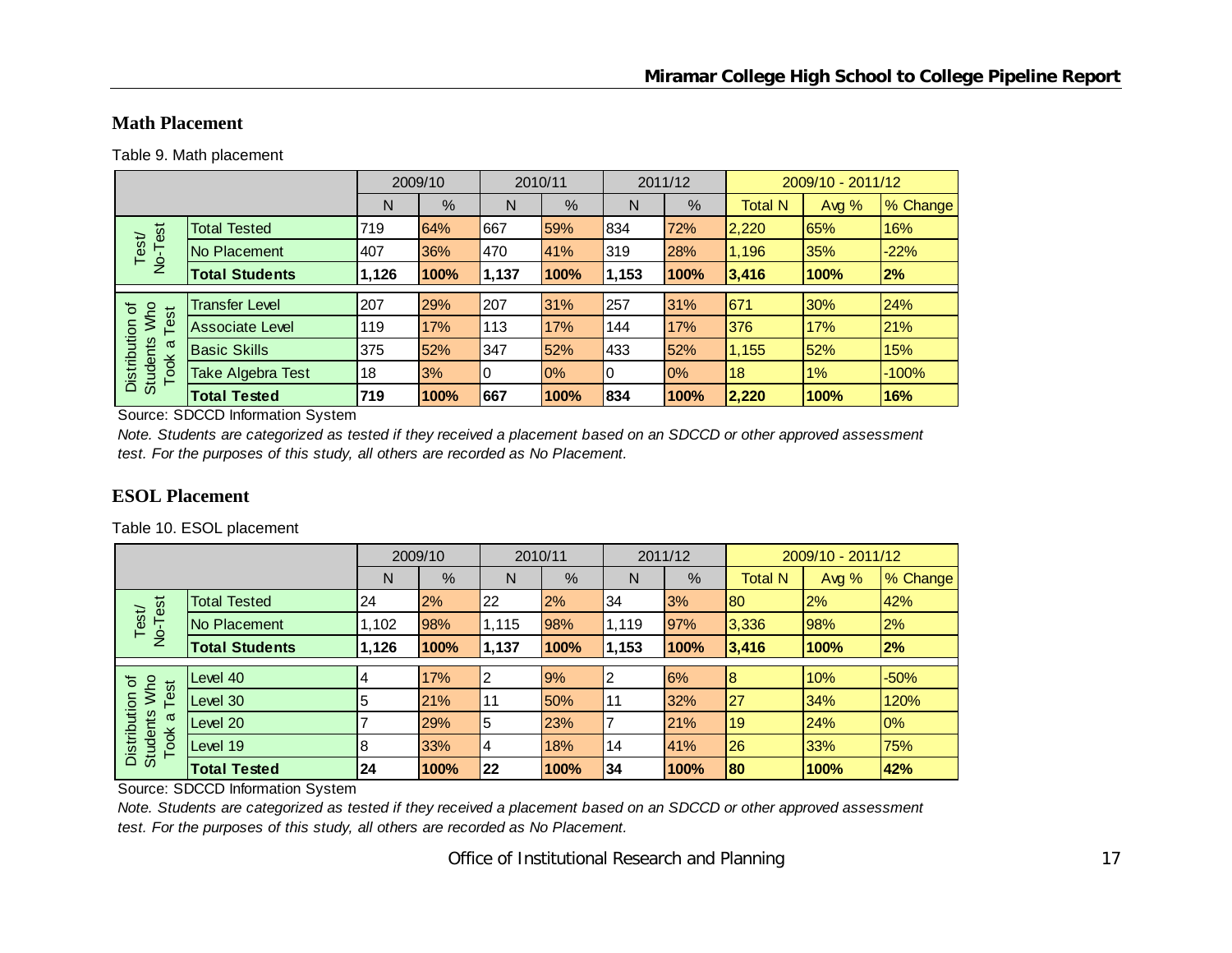## **Section IV: Course Enrollment by Placement**

This section longitudinally tracks Miramar College English and math enrollments by placement level among three first-time to college high school graduate cohorts (see Tables 11 and 12). First-time students who enrolled in a math or English sequence course past official census in Fall 2009, 2010, or 2011 were tracked through their first year (fall, spring, and summer). Data are represented by current placement level categories (see Figures 1 and 2 in the Course Sequences section) and only students who had recorded skill levels via SDCCD or other approved assessment tests were included. For English cohorts, students were excluded if they did not have skill levels in both reading and writing. Among students who took both tests but did not score in the same placement level, English placement level was measured at the highest placement (33% in Fall 2009, 34% in Fall 2010, and 31% in Fall 2011 placed at different reading and writing levels).

Among students who placed at the transfer or Associate levels, course enrollment was measured at or below their placement level. For those students who placed at the basic skills levels, course enrollment was measured at their placement level. For those students who placed below basic skills, course enrollment was measured at any placement level.

#### **Highlight of the Findings**

- Over half (53%) of the Fall 2011 first-time to college high school graduates who placed in transfer/Associate level English enrolled in an English course at or below their placement level by the end of their first year at Miramar College (less than the three-year average of 62%; see Table 11). Of these students that placed in transfer/Associate level English and enrolled in a course in 2011/12, about half (52%) took a course at their placement level.
- 0 Among Fall 2011 first-time to college high school graduates who placed in basic skills level reading or writing, nearly threefourths (72%) enrolled in an English course at their placement level by the end of their first year at Miramar College (less than the three-year average of 76%; see Table 11).
- $\bullet$  By the end of their first year at Miramar College, 71% of the Fall 2011 first-time to college high school graduates who placed in transfer level math enrolled in a math course at or below their placement level (higher than the three-year average of 63%) and nearly two-thirds (65%) of those who placed in Associate level math placement enrolled in a math course at or below their placement level (comparable to the three-year average of 64%; see Table 12). Of these students that placed in transfer or Associate level math and enrolled in a course in 2011/12, most (97%) took a math course at their placement level.
- 0 Sixty-one percent of the Fall 2011 first-time to college high school graduates who earned a basic skills level math placement enrolled in a math course at their placement level by the end of their first year at Miramar College (comparable to the threeyear average of 62%; see Table 12).